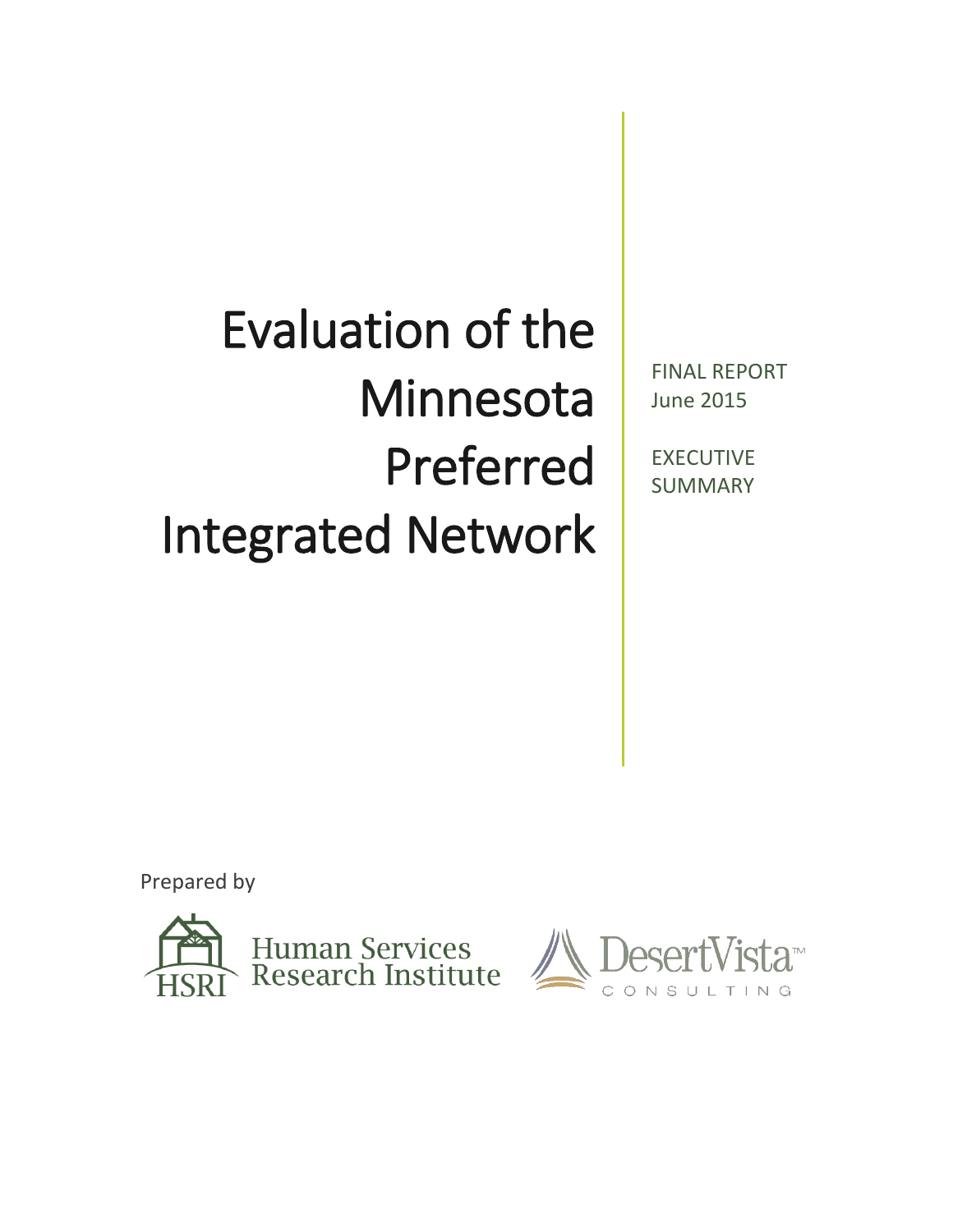# <span id="page-1-0"></span>**Contents**[\\_Toc422751795](#page-1-0)

| IV. Outcomes Assessment: The Level of Care Utilization System (LOCUS)  11   |  |
|-----------------------------------------------------------------------------|--|
|                                                                             |  |
|                                                                             |  |
|                                                                             |  |
| Case Management Type: Direct vs. Telephonic Penetration and Utilization  15 |  |
|                                                                             |  |
|                                                                             |  |
|                                                                             |  |

## **Tables**

<span id="page-1-1"></span>

| Table 1. |                                                                                 |
|----------|---------------------------------------------------------------------------------|
| Table 2. |                                                                                 |
| Table 3. |                                                                                 |
| Table 4. |                                                                                 |
| Table 5. | Change in LOCUS scores for Face-to-Face vs. Telephonic Case Management 11       |
| Table 6. |                                                                                 |
| Table 7. |                                                                                 |
| Table 8. | Dual-eligible, percentage using service (penetration rates), by case management |
| Table 9. | Medicaid-only, percentage using service (penetration rates), by case            |
|          | Table 10. Dual-eligible, mean number of visits per member per month 16          |
|          | Table 11. Medicaid-only, mean number of visits per member per month 16          |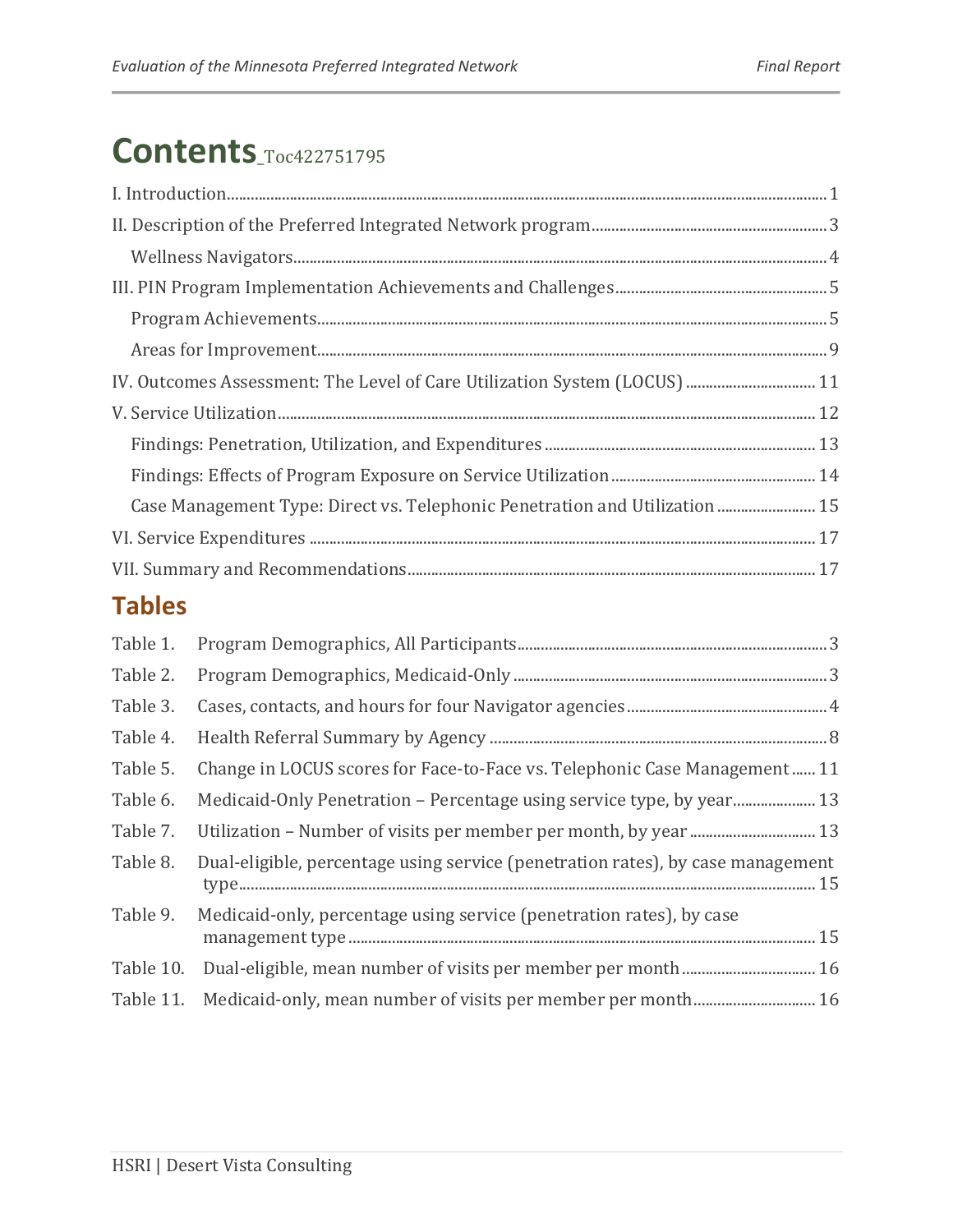# **I. Introduction**

Research has shown that persons with serious mental illness (SMI) die an average of 25 years earlier than individuals within the general population, mainly from preventable and treatable conditions such as heart disease, diabetes, and hypertension (Leff, McPartland, Banks, Dembling, et al., 2004; Parks, Svendsen, Singer, & Foti, 2006). Compared with the general population, individuals with mental illness have significantly higher rates of cooccurrence of high blood pressure, tobacco use, obesity, heart disease, diabetes, asthma, and other chronic conditions. A number of risk factors contribute to the higher rates of morbidity and mortality for persons with SMI. These factors include co-occurring substance use conditions, problems with access to primary medical and specialty care, nonadherence to recommended treatment, contextual factors like poverty and housing instability, transportation barriers, financial barriers, cultural barriers, and stigma. Additionally**,** the care that this population receives is often not of the appropriate level. That is, persons with SMI often receive intensive and high-cost inpatient and emergency department care for conditions that could be treated at least as effectively, or avoided entirely, through routine outpatient treatment and prevention (Berwick, Nolan, & Whittington, 2008).

### **The Preferred Integrated Network (PIN) Program**

To address the issue of premature morbidity and mortality for persons with SMI, the Minnesota Statutes 245.4682 authorized the Department of Human Services to establish a project to demonstrate the integration of physical and mental health services within a managed care organization (MCO) and its coordination with county social services. In 2009, in a successful response to a Request for Proposals from DHS, a partnership consisting of Medica Health Plan, Medica Behavioral Health, and Dakota County was formed to better meet the health, mental health, and social service needs of Medicaideligible adults with SMI and children with serious emotional disturbance (SED) in Dakota County through a program of integrated care and services known as the Preferred Integrated Network (PIN).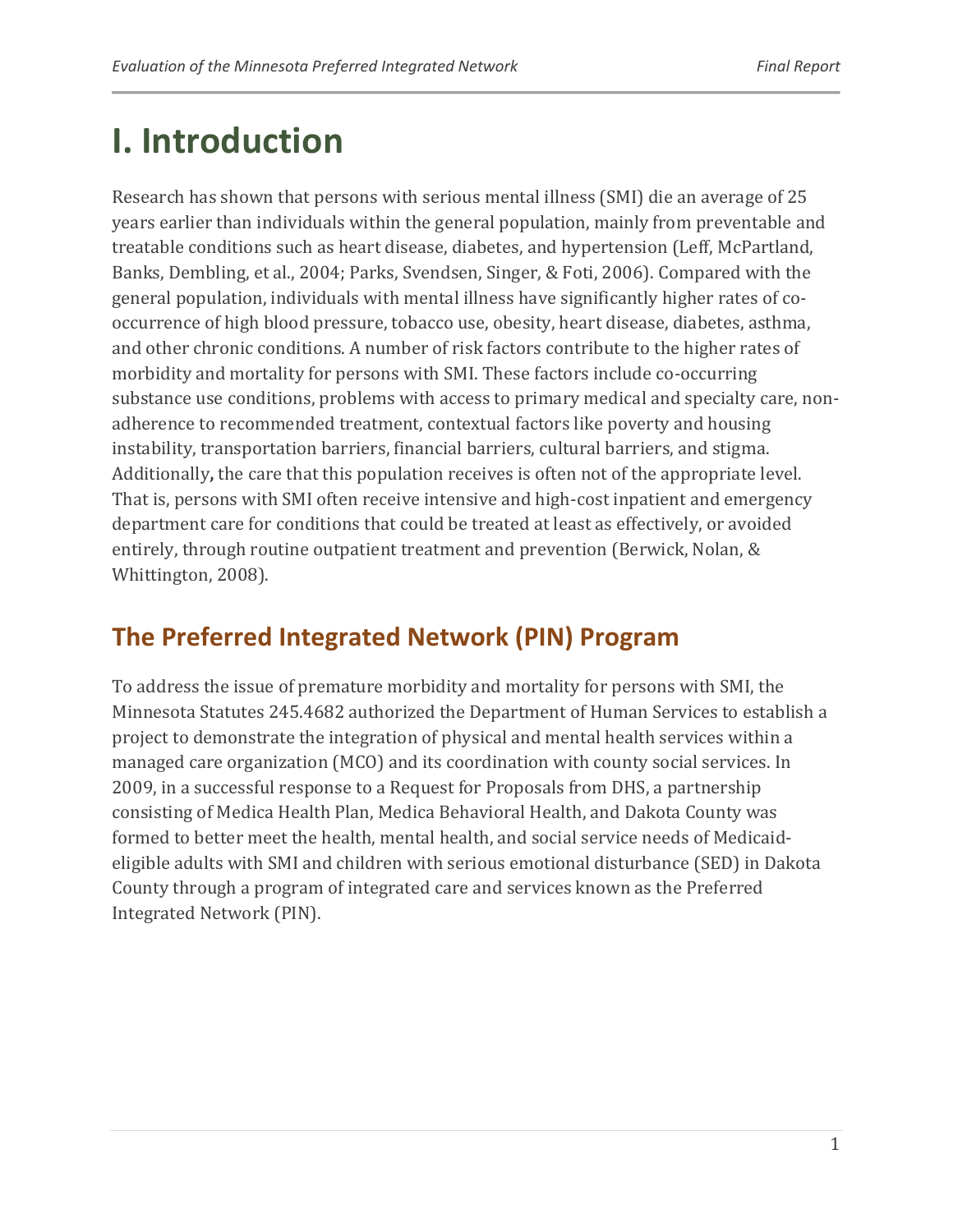#### **PIN Program Goals**

The PIN program was designed to address these issues through a system with the following overarching goals:

- 1. *Integrate behavioral health care, physical health care, and coordination with social services* for the eligible population
- 2. *Support and improve the health and well-being* of children with serious emotional disturbance and adults with serious mental illness
- 3. Improve *access* to behavioral and physical health care and social services
- 4. Improve the *quality and capacity of the workforce and service systems*
- 5. Improve *clinical outcomes* for enrollees
- 6. Improve *accountability* through county/MCO partnerships to meet the needs of members

#### **The HSRI/Desert Vista Consulting Evaluation**

This report presents the results of an independent evaluation conducted by the Human Services Research Institute and Desert Vista Consulting. Conducted in two phases (Phase 1: January 2013 to December 2013; Phase 2: January 2014 to June 2015), the evaluation incorporated both qualitative and quantitative methods to examine the extent to which program goals were achieved. The qualitative component consisted of interviews with key informants as well as a leadership survey, consumer focus groups, a review of documents, structured chart reviews, and logs of health referrals. The quantitative component consisted primarily of analyses of Medicaid claims and Level of Care Utilization System (LOCUS) data, including statistical models comparing cost-related utilization for enrollees in the PIN program, enrollees in a Medicaid managed care product (Special Needs BasicCare), and individuals enrolled in fee-for-service Medicaid.

A Phase 1 Report, issued in February 2014 and incorporated in this Final Report, addressed three key areas: 1) program operations and effectiveness, with a particular focus on the Navigator role and the public-private partnership; 2) access to services; and 3) cost-related service utilization. This Final Report elaborates on those areas and provides expanded analyses of service utilization and costs (in the form of expenditures) for PIN enrollees compared to Medicaid recipients receiving Targeted Case Management (TCM) under feefor-service (FFS) and Special Needs BasicCare (SNBC) arrangements. In addition, this report assesses the PIN program model, including strengths and areas for improvement, and the experience of participants served.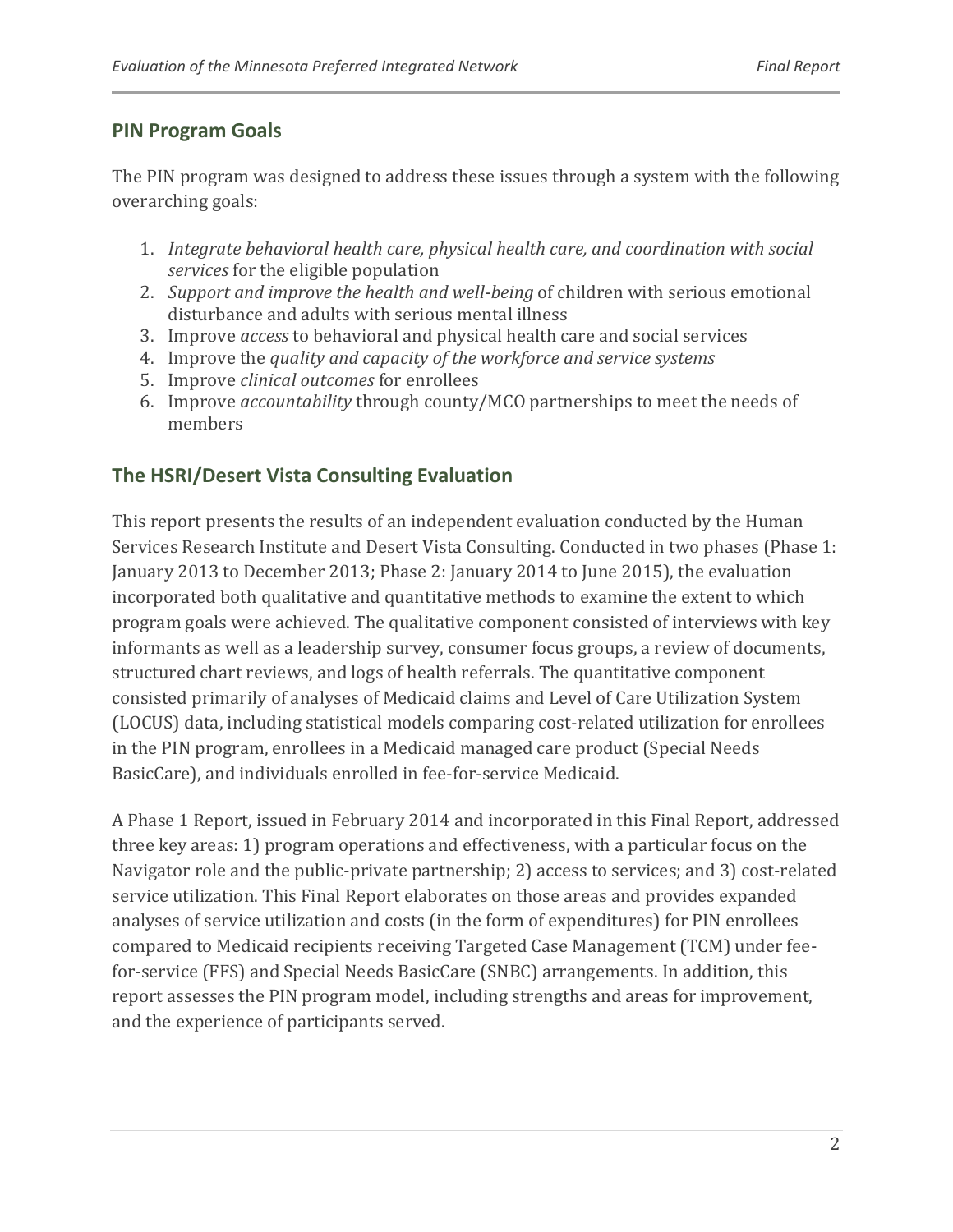# <span id="page-4-0"></span>**II. Description of the Preferred Integrated Network program**

The PIN intervention model is a public-private partnership between a provider network administered by Medica, a nonprofit managed care organization that performs oversight and management functions and provides direct services, and Dakota County. At the core of the model is the concept of Wellness Navigation, a service provided by four contracted community mental health agencies, Medica Behavioral Health, and Dakota County.

**Eligibility Criteria:** PIN program participation is voluntary. Eligible individuals are Dakota county adults with SMI and Dakota county children with SED who are enrolled in Medicaid, with or without Medicare; have a significant history of mental health concerns; and most of whom have a history of high-cost utilization while in fee-for-service (FFS) plans.

**Integrated Benefit Set:** PIN enrollees have access to an expanded health benefit set under Medica as well as a robust provider network (hospitals, clinics, specialty providers). The PIN benefit set comprises a continuum of mental health services that includes Targeted Mental Health Case Management and comprehensive health and medical benefits (dental and vision care, services provided in the home or mental health setting, physician assistant and public health nurse treatment review and consultation, wellness workshops, gym membership, and transportation to medical appointments and pharmacies).

|                                 |                          |                         | <b>Program</b>            |                               |
|---------------------------------|--------------------------|-------------------------|---------------------------|-------------------------------|
|                                 | <b>SNBC</b><br>$N = 241$ | <b>FFS</b><br>$N = 995$ | PIN (direct)<br>$N = 156$ | PIN (telephonic)<br>$N = 105$ |
| % White                         | 85                       | 87                      | 82                        | 80                            |
| % Male                          | 49                       | 46                      | 37                        | 42                            |
| Average Age                     | 40                       | 39                      | 42                        | 40                            |
| # Chronic Conditions per Member |                          |                         |                           |                               |

#### <span id="page-4-1"></span>**Table 1. Program Demographics, All Participants**

#### <span id="page-4-2"></span>**Table 2. Program Demographics, Medicaid-Only**

|                                 | <b>Program</b>           |                         |                           |                            |  |  |  |  |
|---------------------------------|--------------------------|-------------------------|---------------------------|----------------------------|--|--|--|--|
|                                 | <b>SNBC</b><br>$N = 241$ | <b>FFS</b><br>$N = 995$ | PIN (direct)<br>$N = 125$ | PIN (telephonic)<br>$N=69$ |  |  |  |  |
| % White                         | 80                       | 83                      | 76                        |                            |  |  |  |  |
| % Male                          | 49                       | 44                      | 45                        | 39                         |  |  |  |  |
| Average Age                     | 39                       | 34                      | 37                        | 36                         |  |  |  |  |
| # Chronic Conditions per Member | 1.0                      | 1.0                     |                           | 1.0                        |  |  |  |  |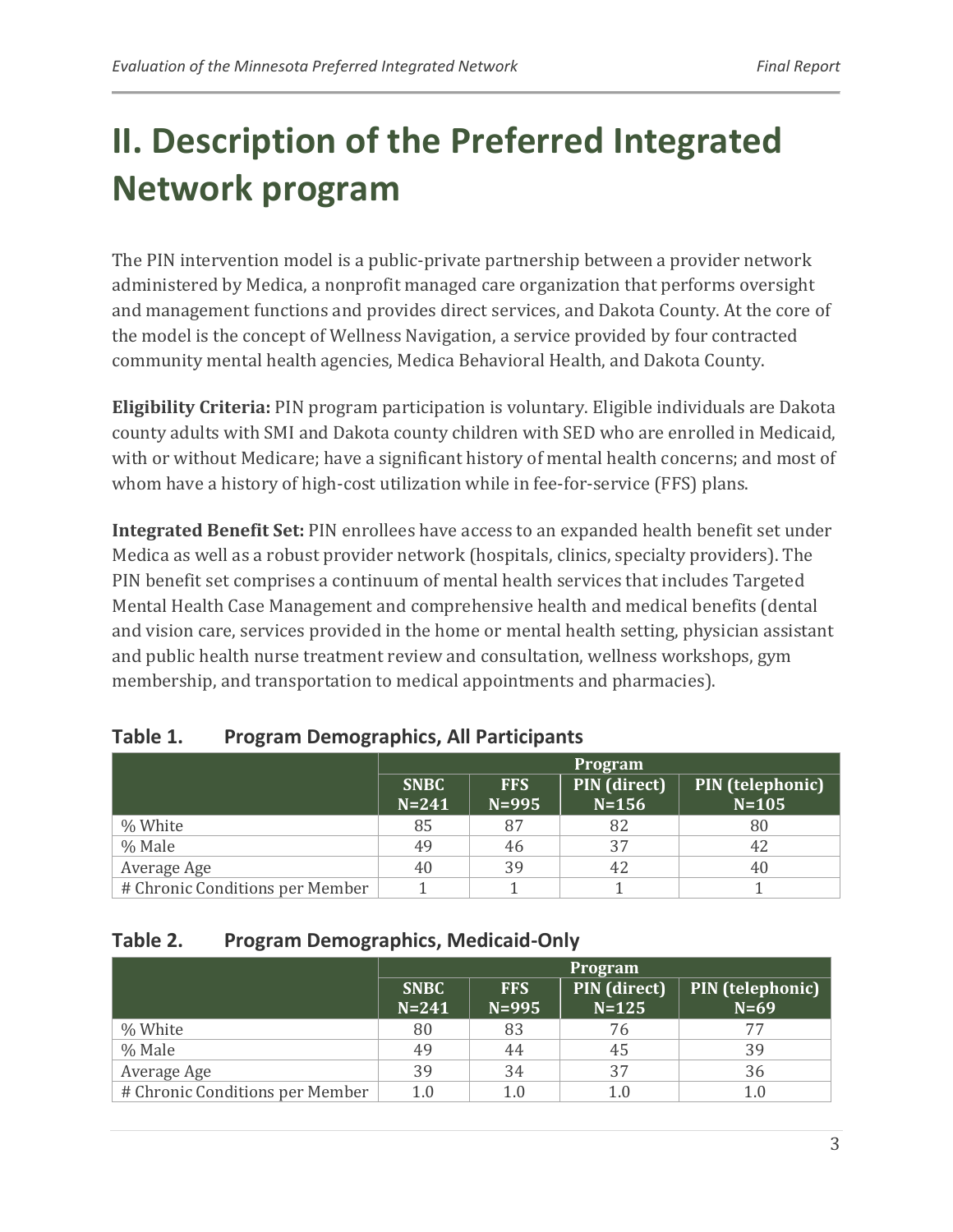### <span id="page-5-0"></span>**Wellness Navigators**

Case managers at four agencies in Dakota County and Medica Behavioral Health (telephonic only) provided Wellness Navigation for PIN program participants. The Wellness Navigator is a key component of the PIN program. Navigators are assigned to each enrollee to serve as a single point of access and coordination for all medical, behavioral, and social services. Navigator functions include:

- An annual Health Risk Assessment that addresses multiple aspects of physical health and wellness, including: mental health, substance use, social service needs, and functional status.
- Comprehensive Care Planning that builds on the information gathered through the Health Risk Assessment, incorporating the physical health and wellness goals of participants in a person-centered care plan.

The table below presents summary information on Navigator caseloads at the four agencies<sup>1</sup>: number of participants served, number of contacts total and per person, and the amount of time total and per person for the most recent year (2013). Frequency of contact (average monthly hours) varies slightly across the agencies by year, but the average is 2 to 3 hours per month for three of the four agencies. Some of the variation across the agencies (particularly Agency 4) is likely related to the lack of standardized interagency reporting requirements or a common information system.

|                             |                 | 2013            |                       |                 |  |  |  |  |  |
|-----------------------------|-----------------|-----------------|-----------------------|-----------------|--|--|--|--|--|
|                             | <b>Agency 1</b> | <b>Agency 2</b> | Agency 3 <sup>1</sup> | <b>Agency 4</b> |  |  |  |  |  |
| <b>Total Cases</b>          | 60              | 74              | 90                    | 96              |  |  |  |  |  |
| <b>Case Months</b>          | 321             | 407             | 540                   | 545             |  |  |  |  |  |
| <b>Contacts Total</b>       | 1,622           | 1,646           | 1,410                 | $\ast$          |  |  |  |  |  |
| Contacts per Case per Month | 5.1             | 4.0             | 2.6                   | $\ast$          |  |  |  |  |  |
| <b>Hours Total</b>          | 698             | 1,344           | 634                   | 1,226           |  |  |  |  |  |
| Hours per Case per Month    | 2.2             | 3.3             | 1.2                   | 2.23            |  |  |  |  |  |

#### <span id="page-5-1"></span>**Table 3. Cases, contacts, and hours for four Navigator agencies**

<sup>1</sup> Data reported for sample of 1 in 10 cases, extrapolated to full caseload

\* Data reported was in different format than other three agencies and therefore not included in the table.

<sup>&</sup>lt;sup>1</sup> Data on the Medica Behavioral Health Navigator caseloads were not available.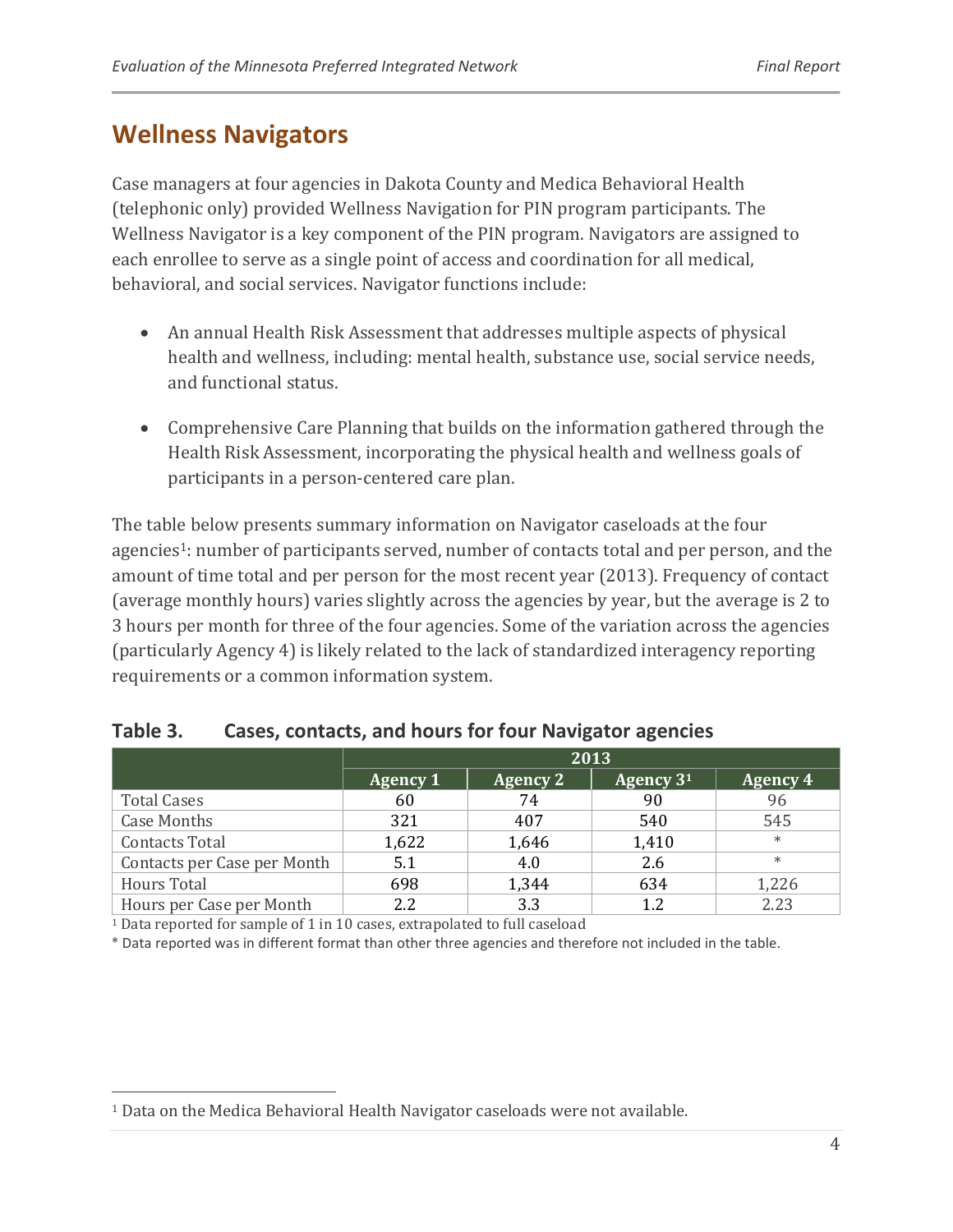# <span id="page-6-0"></span>**III. PIN Program Implementation Achievements and Challenges**

Based on information collected through document reviews, a survey and interviews with PIN leadership (DHS, Medica, Dakota County Social Services, and participating agencies), navigator interviews, health service referral logs, consumer focus groups, and targeted chart reviews, the following section presents findings related to program achievements and areas for improvement.

# <span id="page-6-1"></span>**Program Achievements**

#### **Integration**

- Communication and collaboration among PIN stakeholders. The history and strength of the partnership between Medica Health Plan and Dakota County, with Dakota County in the role of coordinator with the four community-based agencies, established a solid foundation for program design and implementation.
- Formalizing the inclusion of important health information into all mental health participant charts through the expanded (and required) Annual Health Risk Assessment.
- Coordination between community-based agencies and Medica (through dedicated PIN program liaisons) to facilitate needed medical referrals and clarify any questions related to service access or benefits.

#### **Improved Access**

• Enhanced connection and access to preventative and primary care services and health education through Clinics Without Walls (CWOW), free gym membership, treatment plan review and group classes at drop-in centers focused on wellness and health improvement topics.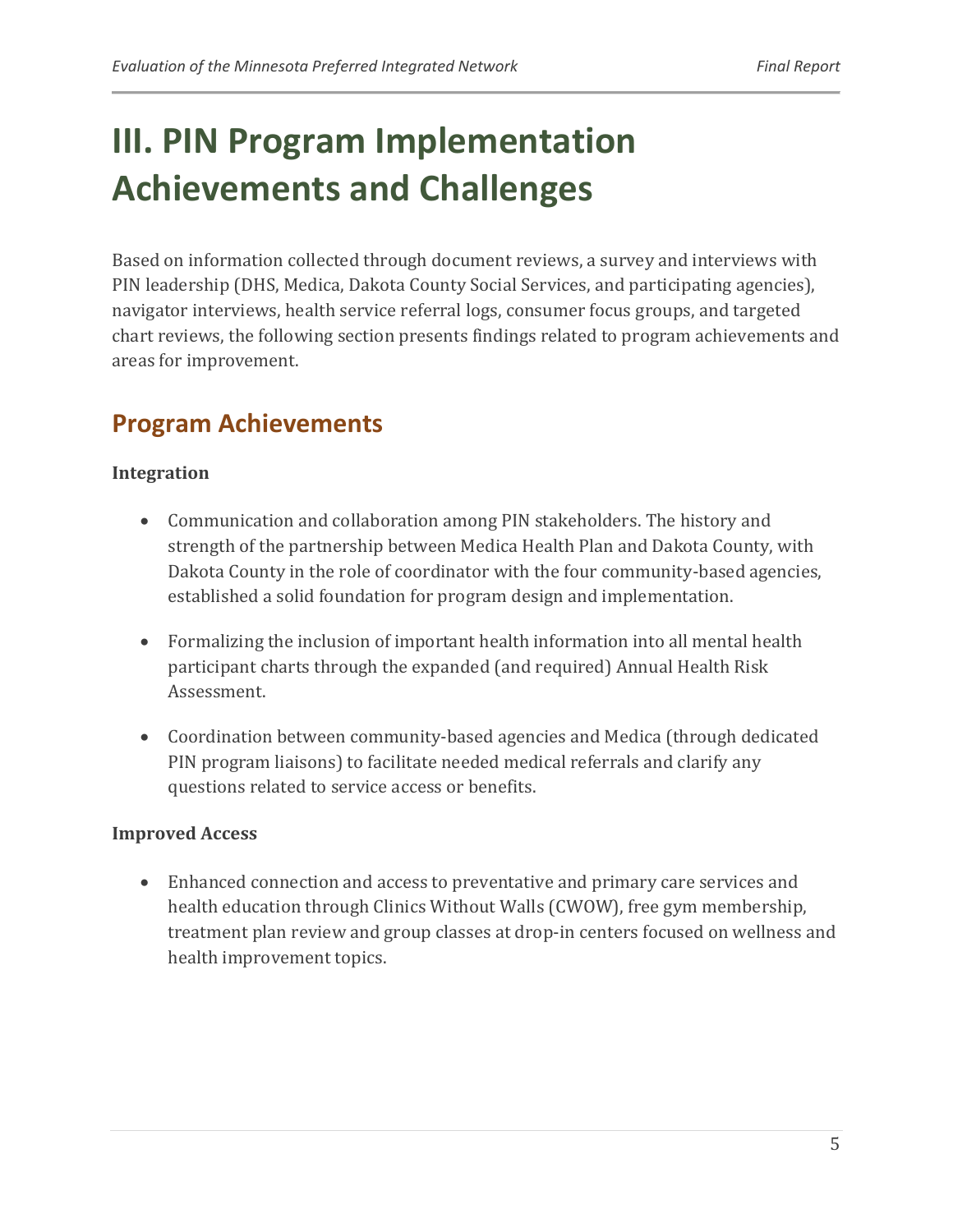#### **Accountability**

- Leadership from and partnership with Dakota County facilitates access to the range of social services and supports available to PIN participants.
- Inclusion of consumers in PIN program updates through Local Advisory Committee.
- Systematic collection of participant-level data, as required.

#### **Capacity and Quality**

- Commitment to participant-centered care and continuity of care for the PIN population.
- x Elevated awareness of the health needs of individuals with mental illness.
- Improved coverage and health care access through Medica's expanded benefit set, robust provider network, and ongoing commitment to meeting the needs of the target population.

#### **Participant Experience**

In focus groups conducted during the summer of 2014, PIN participants identified several program features they consider important, including:

- $\bullet$  No co-pay
- Access to CWOW physician assistant and educational groups
- Transportation
- $\bullet$  Gym membership
- Coverage compared to and combined with Medicare (e.g., better optical, full coverage bariatric surgery, etc.)
- Formulary coverage
- Medica Network in Dakota County
- Medica Accessibility Solution Guide (on Medica website)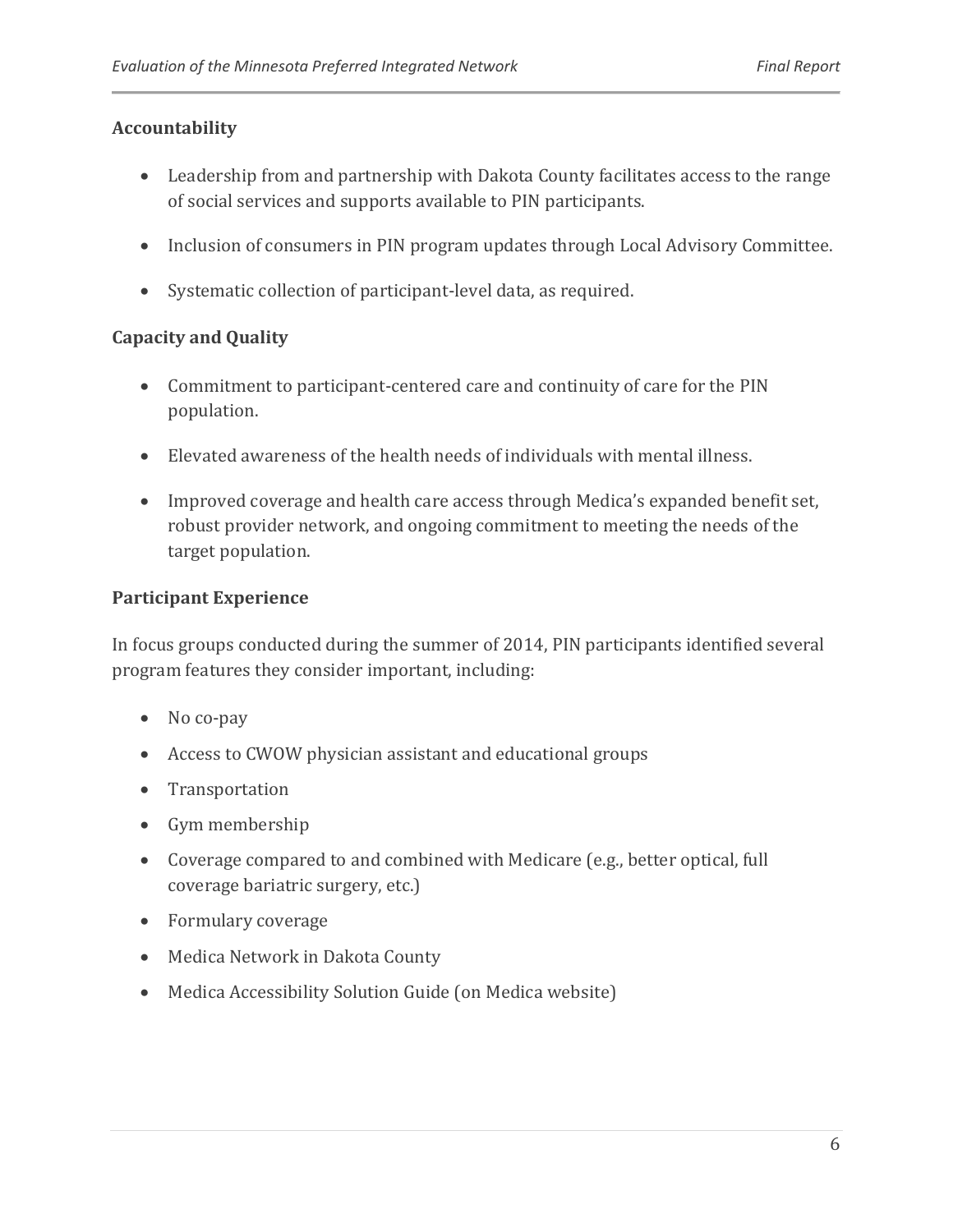PIN participants shared what they considered to be important supports provided by their navigators, including:

- $\bullet$  Helps with "navigating life"
- Phone calls and coordination across the range of providers and case managers serving the participant
- Coordination with Adult Rehabilitative Mental Health Services (AHRMs) workers, provider changes (e.g., psychiatrists)
- Understanding and addressing the relationship among health, mental health, and substance use disorder issues and treatment
- Post-hospital transitions to the community
- Access to specific treatment programs (e.g., DBT and THRIVE)
- Goal setting and accountability for achieving goals
- Nutrition counseling

#### **Supporting Participant Health and Wellness**

As part of the evaluation, Navigators from all four community-based agencies tracked their efforts to refer and link PIN participants to health and wellness–related services for one full quarter (April-June 2014). A "referral" was defined as an interaction between Navigator and participant during which a suggestion was made for a participant to follow up with a program, resource, or named provider. Navigators also documented when they have a substantive communication with a third party specifically about a health issue related to a participant, but the participant was not on the phone or at the in-person meeting. (An example is coordination with a PIN participant's PCP related to a health condition or hospitalization).

The table below summarizes the range of health-related referrals made by the Navigators over the 3-month period. The most frequent referrals and interactions were care coordination conversations with other providers (for example, PCPs, therapists, ARMHS, CADI or ILS workers, etc.); referrals to the gym, primary care, health education groups and coordination with Medica Health plan. While there is evidence of Navigators assisting PIN participants with referrals for health-related services and supports, there is significant variation in the frequency and type of referrals across agencies.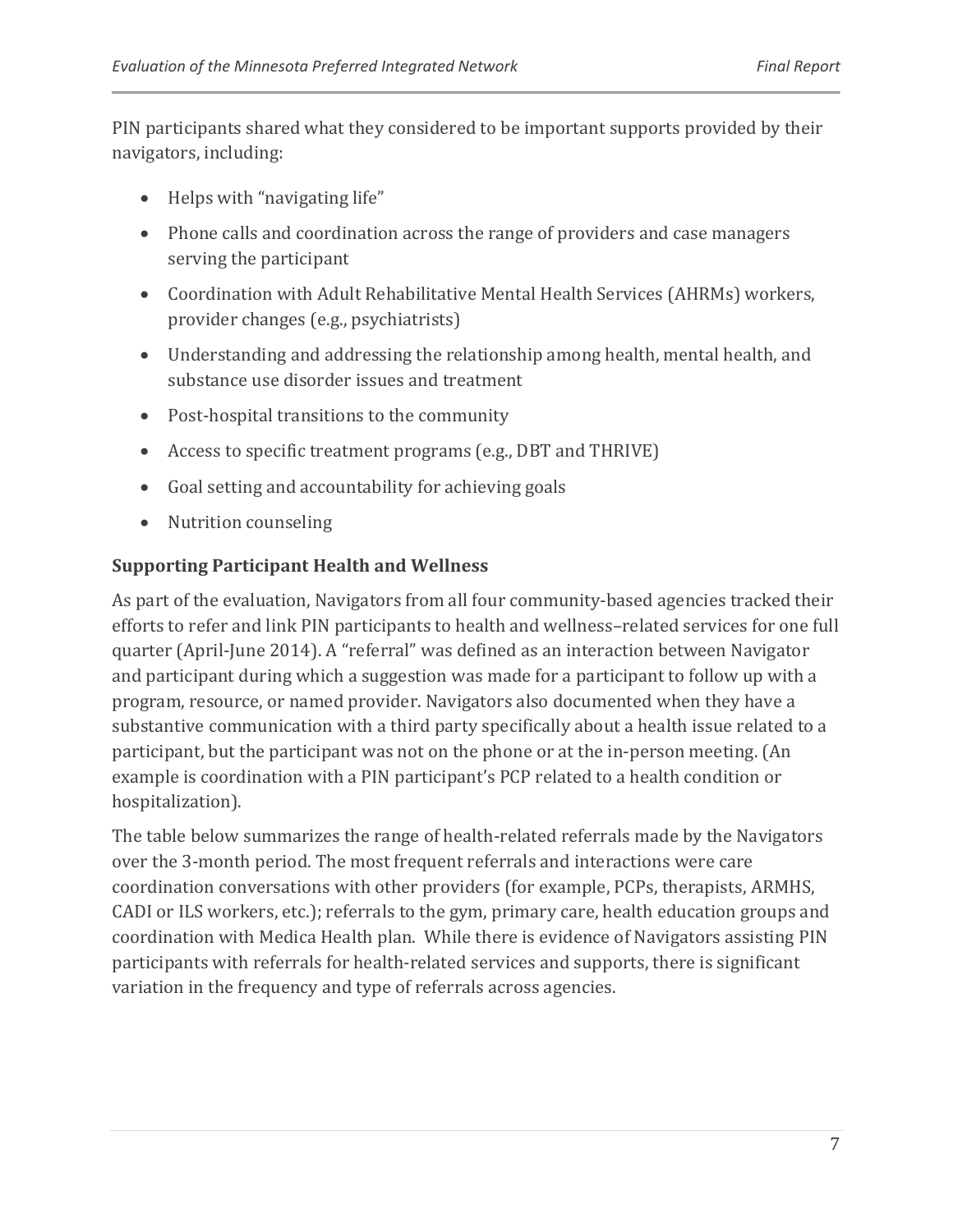| <b>Referral Type</b>                 | <b>Agency</b><br>(20%) | <b>Agency</b><br>2<br>(29%) | <b>Agency</b><br>3<br>(24%) | <b>Agency</b><br>(27%) | <b>Total</b> |
|--------------------------------------|------------------------|-----------------------------|-----------------------------|------------------------|--------------|
| <b>CWOW</b>                          | $\overline{0}$         | 11                          | $\mathbf{1}$                | $\overline{0}$         | 12           |
| Gym                                  | 13                     | 24                          | $\overline{2}$              | $\overline{2}$         | 41           |
| Health Education/Coaching (e.g.,     | 10                     | 9                           | 8                           | $\mathbf{1}$           | 28           |
| Diabetes groups)                     |                        |                             |                             |                        |              |
| PCP/provider referral                | 11                     | 9                           | 20                          | $\mathbf{1}$           | 41           |
| Nutritionist/Dietician               | 9                      | $\overline{2}$              | 3                           | $\overline{2}$         | 16           |
| Chemical Health (detox, groups)      | 7                      | 3                           | $\overline{4}$              | $\mathbf{1}$           | 15           |
| Medica Health Plan (member           | $\overline{4}$         | 5                           | 17                          | $\mathbf{1}$           | 27           |
| services, nurse line, etc.)          |                        |                             |                             |                        |              |
| Dental services                      | 3                      | 15                          | $\mathbf{1}$                | $\overline{0}$         | 19           |
| Home health aide                     | $\overline{2}$         | $\overline{2}$              | $\mathbf{0}$                | $\mathbf{1}$           | 5            |
| Skilled Nursing care                 | 6                      | $\overline{4}$              | $\overline{4}$              | $\overline{4}$         | 18           |
| PT/OT                                | $\mathbf{1}$           | $\mathbf{1}$                | $\mathbf{1}$                | $\boldsymbol{0}$       | 3            |
| Pain Management                      | 19                     | 5                           | $\mathbf{0}$                | $\overline{2}$         | 26           |
| <b>Smoking Cessation</b>             | $\overline{4}$         | 3                           | $\mathbf{1}$                | $\overline{0}$         | 8            |
| Care Coordination with third party   | 20                     | 15                          | 22                          | 1                      | 58           |
| (e.g., ARMHS, CADI, PCP, Specialist) |                        |                             |                             |                        |              |
| Other*                               | 17                     | 8                           | 24                          | 5                      | 54           |
| <b>Total</b>                         | 126                    | 116                         | 108                         | 21                     | 371          |

<span id="page-9-0"></span>

| Table 4. |  |  | <b>Health Referral Summary by Agency (N=320)</b> |  |  |  |
|----------|--|--|--------------------------------------------------|--|--|--|
|----------|--|--|--------------------------------------------------|--|--|--|

\* Most referrals documented as "other" included referrals to specialists (e.g., dermatology, oncology, psychiatry, chiropractic), communication with social service providers, and coordination around transportation and program eligibility.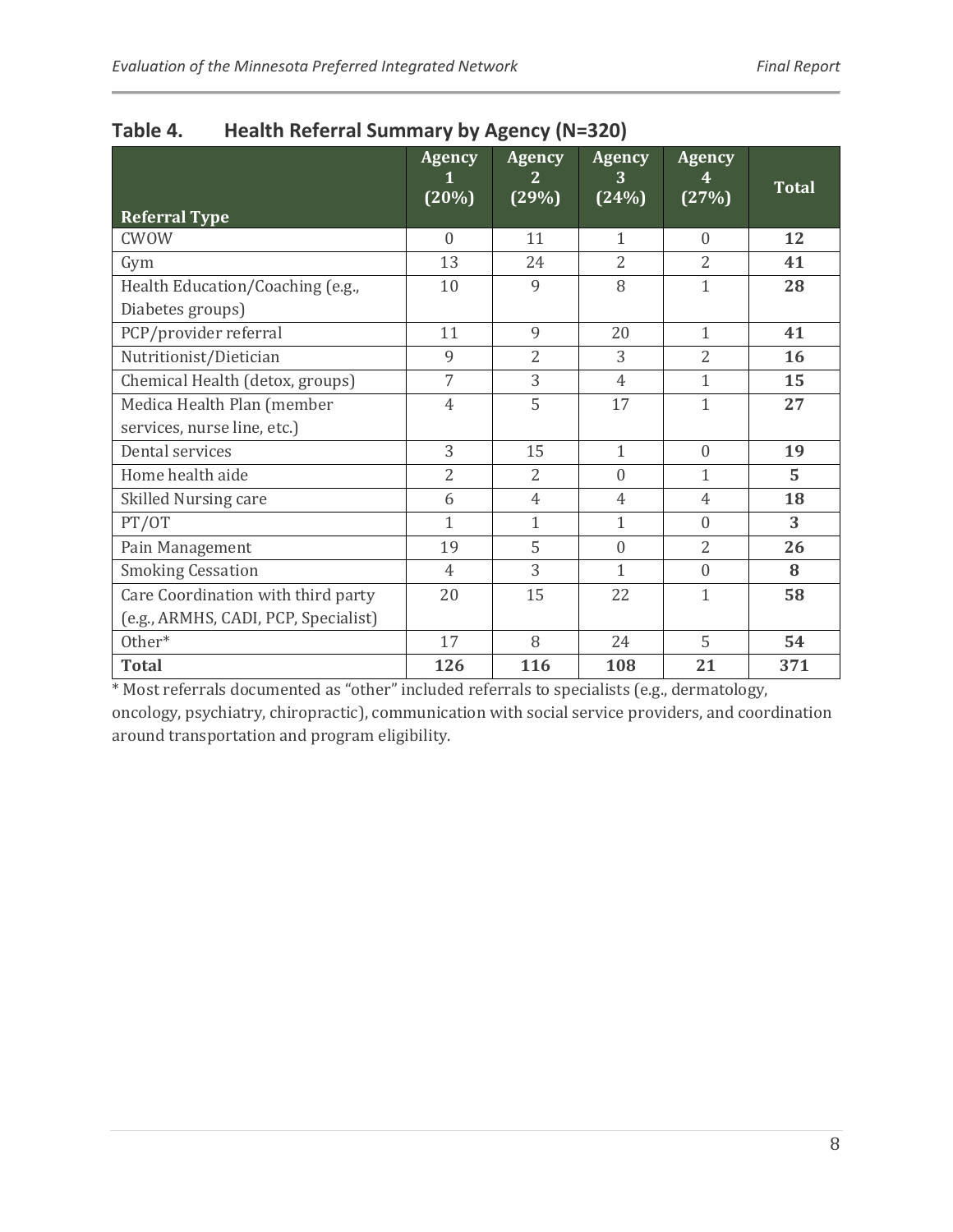### <span id="page-10-0"></span>**Areas for Improvement**

Most of the areas for improvement identified through the evaluation reflect common challenges associated with implementing new service delivery models that target participants with complex health and behavioral health conditions in community-based settings with limited infrastructure to track clinical and program outcomes and a lack of clinical and operational protocols to create a standardized intervention across diverse settings.

#### **Quality and Accountability**

- x **Lack of standardized policies/protocols for PIN navigation component created variation in PIN program implementation across agencies.**
	- $\circ$  Telephonic, health plan–based navigation model differed from communitybased MH agency navigation model (caseload size, frequency of participant contact)
	- o Contracted agencies that have onsite drop-in center capacity (two of the four community-based agencies) provide participants with access to additional health education resources
	- o Level of communication and coordination with medical providers
	- o Frequency and scope of health care referrals and follow up
	- o Frequency and scope of social service referrals and coordination
	- o Quality-of-care planning goals
	- o Incorporation of principles of recovery
- x **A need to shift toward a population health management focus across the PIN partners.** High-quality patient-level information is collected but cannot be used to its full potential. The Health Risk Assessment, LOCUS, and Goal Plan Review all contain multiple measures—including standardized assessment tools—to assess participant improvement in health, behavioral health, and functional status. While these provide Navigators with important clinical information, this information is not accessible nor, as of yet, well-suited for system-wide purposes such as the monitoring of outcomes and quality due to the lack of interagency clinical information system infrastructure.
- x **Limitations in the quality, scope, and integration of information systems essential for purposes of accountability, efficiency, and quality improvement.**  The existing electronic data systems (and remaining paper charts) at the Navigator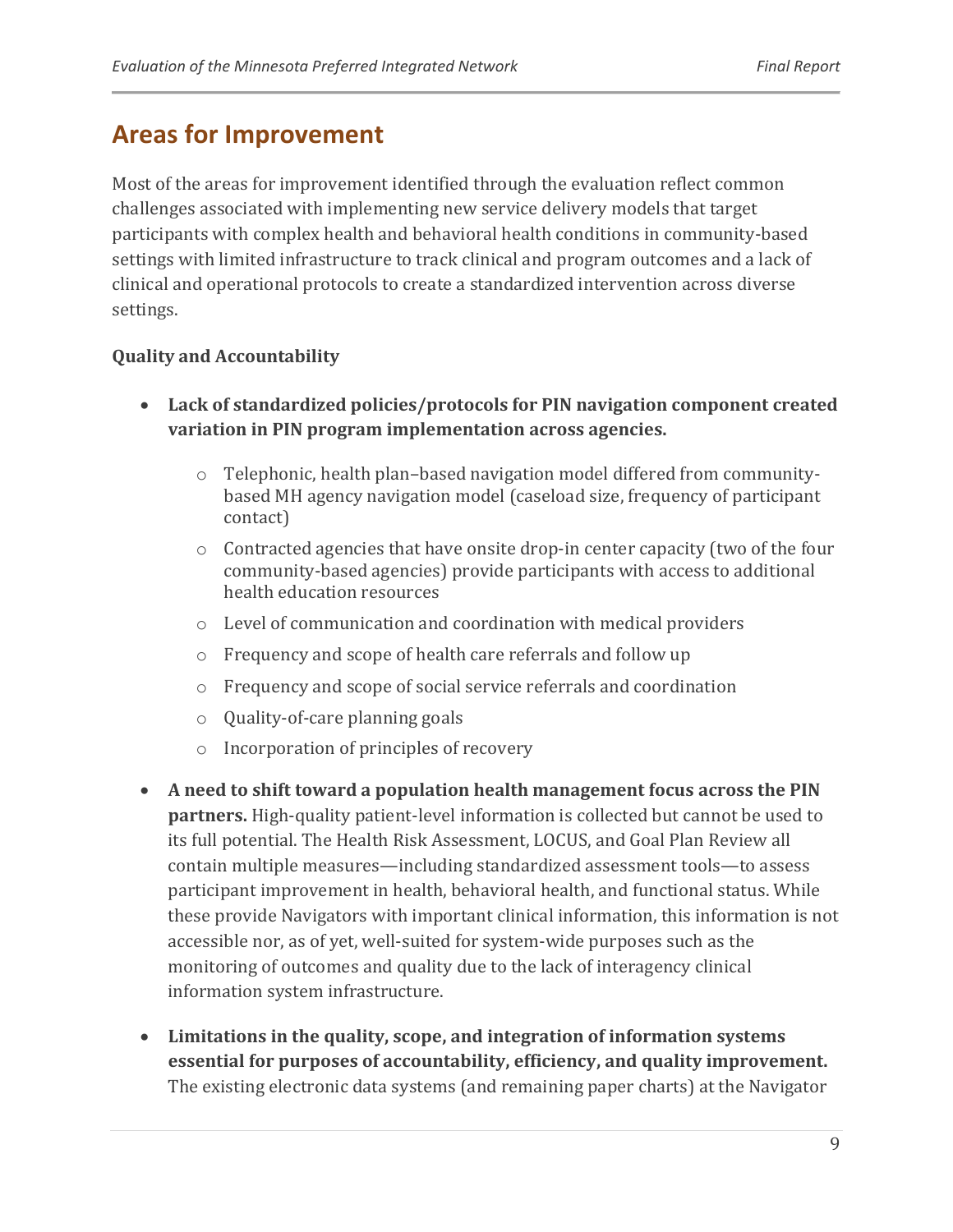agency level are not sufficient for tracking care coordination and clinical outcome data. Navigators are required (by the state, county, and managed care plan) to complete numerous forms at specified intervals and document service encounters for billing and compliance purposes, but there is no designated entity responsible for analyzing this information on a routine basis to inform clinical decision-making or determine the effectiveness of services and treatment interventions.

#### **Integration of Health, Behavioral Health, and Social Services**

- x **Limited integration or care coordination at the clinical level (behavioral health provider to primary care or other health care provider).** The PIN program created a "network" that provides coverage for health and behavioral health services. However, the program model does not include integration of health and behavioral health providers working together to routinely coordinate care. The PIN program model would benefit greatly by intentional partnership with primary care providers that work with PIN participants to engage in shared treatment planning. Primary care providers/clinics need clearly defined roles and responsibilities for managing the chronic conditions of PIN participants.
- x **Limited data sharing between Navigators and health care providers, including emergency departments and hospitals**. Navigators send letters with participant updates to PCPs every 90 days, but contact and coordination appears minimal; what does occur is not systematically documented or easily tracked. In addition, Navigators are not routinely informed of participant ER/hospital utilization, which impedes integration and care coordination efforts.

#### **Participant Experience**

In focus groups, PIN participants identified several areas where implementation varied within and across agencies, which likely affect the quality of the program and influence participant satisfaction:

- Stability and consistency of case managers due to staff turnover
- Perception of Navigator's knowledge of the program and resources available
- Ensuring that participants have a clear understanding of the benefits and services associated with the PIN
- Goal setting with Navigators does not always include health or wellness goals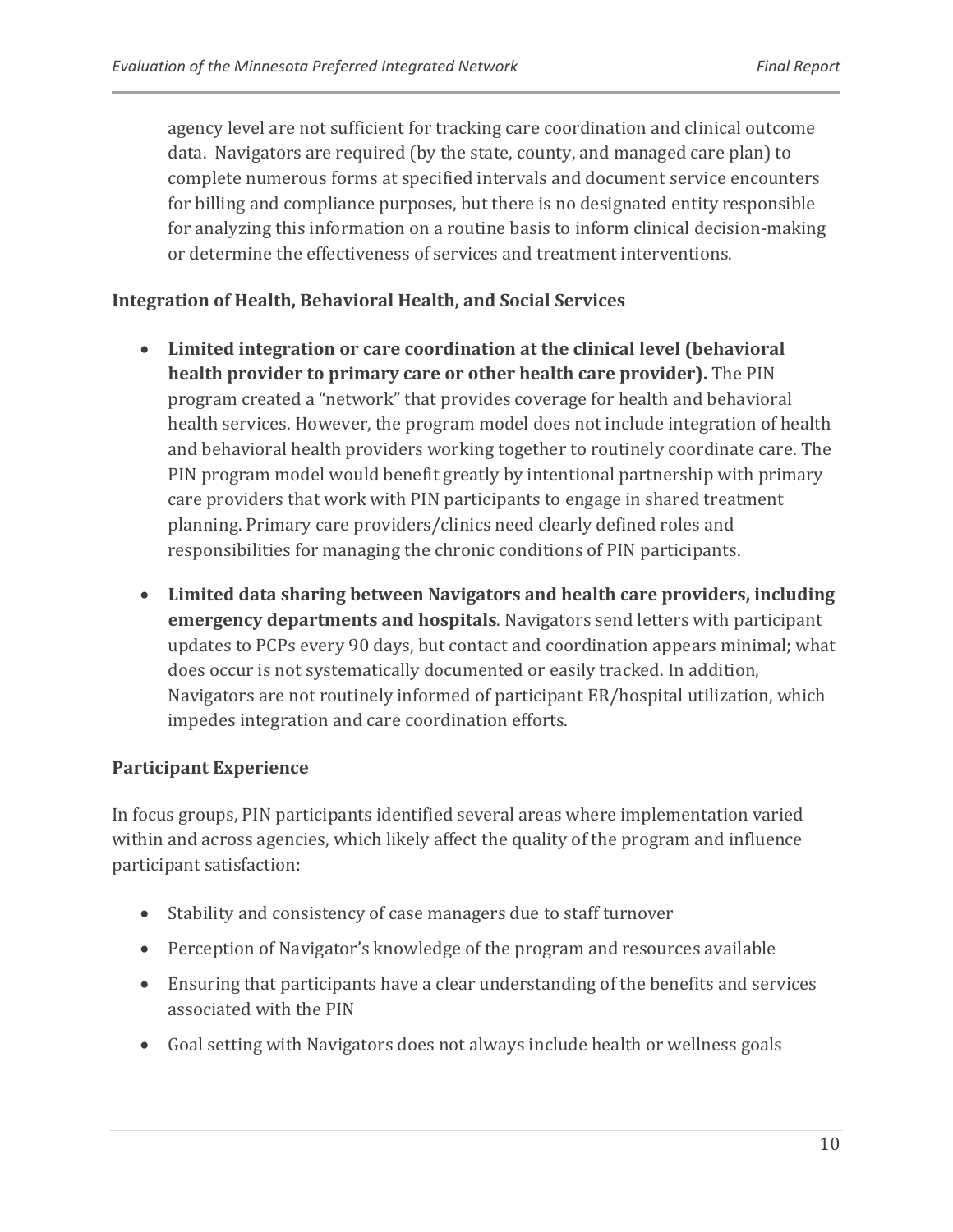# <span id="page-12-0"></span>**IV. Outcomes Assessment: The Level of Care Utilization System (LOCUS)**

In implementing the PIN program, there was no requirement for participating agencies to collect PIN-specific data on patient and population outcomes. The lack of standard, PINspecific data is a limitation that prevents exploration of some aspects of program effectiveness that would be of interest, such as possible differences between telephonic and face-to-face case management models. In the absence of this kind of information, a substitute was used in the form of the LOCUS assessment, a level of care tool used by DHS to determine the resource intensity needs of individuals who receive certain mental health services such as adult day treatment and assertive community treatment. The LOCUS is completed at specified intervals by the individual's mental health provider; therefore, it can be analyzed to track functioning over time.

The following table presents LOCUS scores for a subset of PIN enrollees who had an assessment within 4 months of enrollment and another at least 1 year later. There is a mix of slight changes in both directions (lower is better on the scale of 1 to 5) for both forms of case management. Though not tested for statistical significance, these changes are worthy of further monitoring, such as the improvement in treatment and recovery but an increase in risk of harm.

|                                   | $(n=342)$   | <b>Face-to-Face</b> | Telephonic<br>$(n=39)$ |             |  |
|-----------------------------------|-------------|---------------------|------------------------|-------------|--|
| <b>Domains</b>                    | Time 1 Mean | Time 2 Mean         | Time $1$ Mean          | Time 2 Mean |  |
| <b>LOCUS Score Total</b>          | 18.46       | 18.63               | 17.64                  | 17.77       |  |
| Risk of Harm                      | 2.64        | 2.96                | 2.51                   | 2.54        |  |
| <b>Functional Status</b>          | 2.73        | 2.73                | 2.64                   | 2.62        |  |
| Co-Morbidity                      | 2.68        | 2.76                | 2.49                   | 2.54        |  |
| Level of Stress                   | 2.63        | 2.68                | 2.38                   | 2.38        |  |
| Level of Support                  | 2.27        | 2.25                | 2.36                   | 2.38        |  |
| <b>Treatment/Recovery History</b> | 2.84        | 2.75                | 2.67                   | 2.62        |  |
| Engagement                        | 2.66        | 2.77                | 2.59                   | 2.69        |  |

<span id="page-12-1"></span>

| Table 5. Change in LOCUS scores for Face-to-Face vs. Telephonic Case |
|----------------------------------------------------------------------|
| <b>Management</b>                                                    |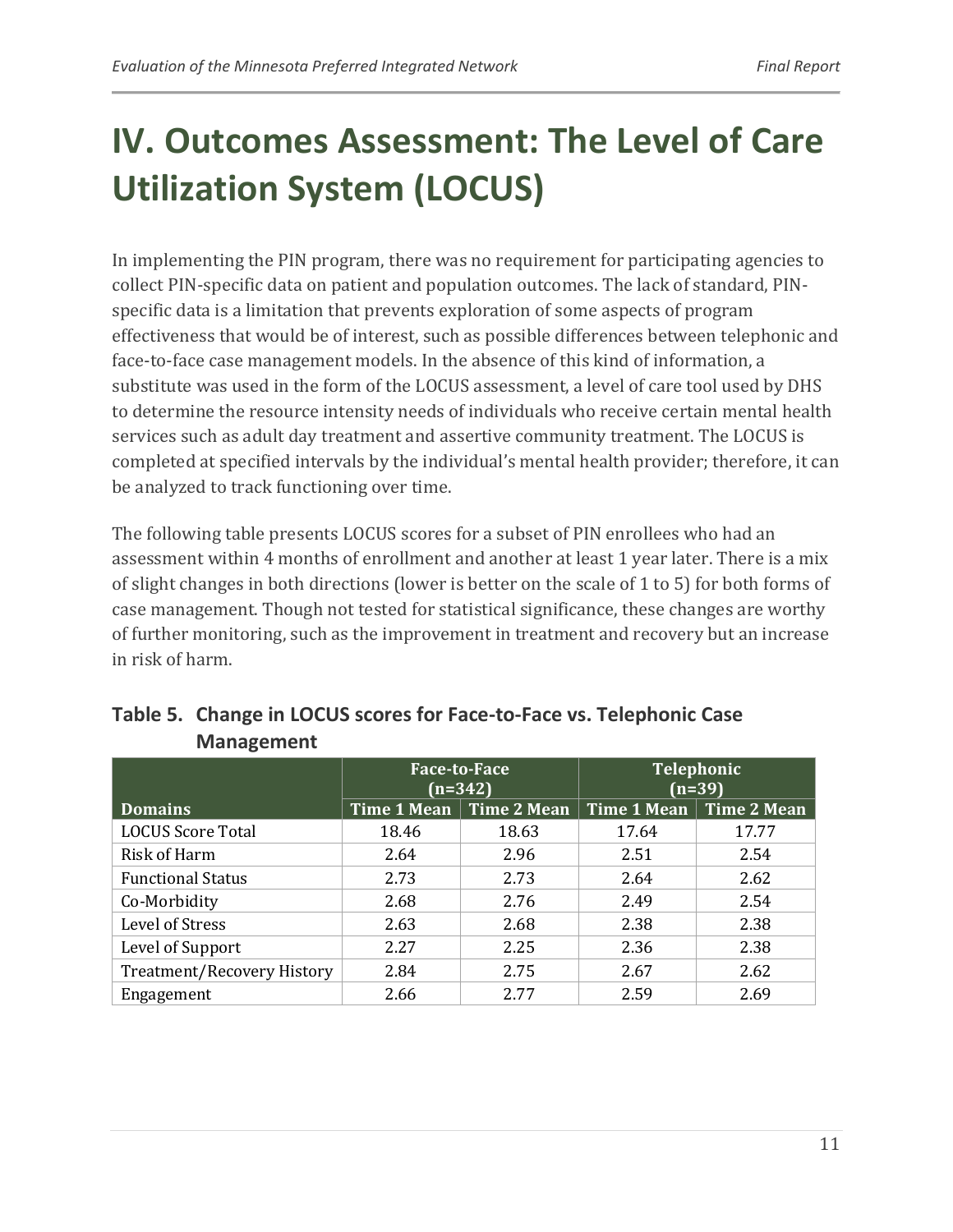# <span id="page-13-0"></span>**V. Service Utilization**

Penetration (the percentage of enrollees using a service) and utilization (the amounts or units of service used on average) were assessed in two ways, each of which serves a difference purpose for evaluation. The first approach was simply to compare PIN, FFS and another managed care product (Special Needs BasicCare) enrollee utilization patterns over time. This provides a straightforward picture of the volume of treatment provided through the three programs. The second approach was to use a multivariate model to control for differences between the three groups—apart from program membership—that might affect utilization. The purpose of this approach is to estimate the effect of the program model independent of any differences between the respective enrollee groups that might affect utilization.

#### **Evaluation Comparison Groups**

The comparison group constructed consisted of adults from Dakota and from five comparison (non-PIN) counties (Anoka, Carver, Scott, Washington, and Wright) who at baseline were enrolled in fee-for-service Medicaid and receiving Targeted Case Management. A number of individuals in the comparison group who were in FFS Medicaid at the beginning of the study period were subsequently enrolled, midway in the study period, into another Medicaid managed care program: Special Needs BasicCare (SNBC). Because it was hypothesized that utilization and cost under SNBC may differ from that for FFS, we separately identified this group in the analysis, resulting in a three-way comparison between FFS, SNBC, and PIN.

The multivariate model tested for statistically significant differences in utilization that could be attributed to program type, apart from possible differences in the characteristics of the three enrollee groups that might also affect utilization. These characteristics (control variables) were age, gender, amount of prior utilization, and medical complexity (number of chronic conditions).

#### **Evaluation Limitation**

An important limitation for analyzing the full impact of the PIN program is that, despite the efforts of DHS, we were unable to obtain agreement from CMS to use the Medicare data in a timely manner, thus omitting partial utilization and payment data for the approximately 50% of PIN enrollees who are dually eligible.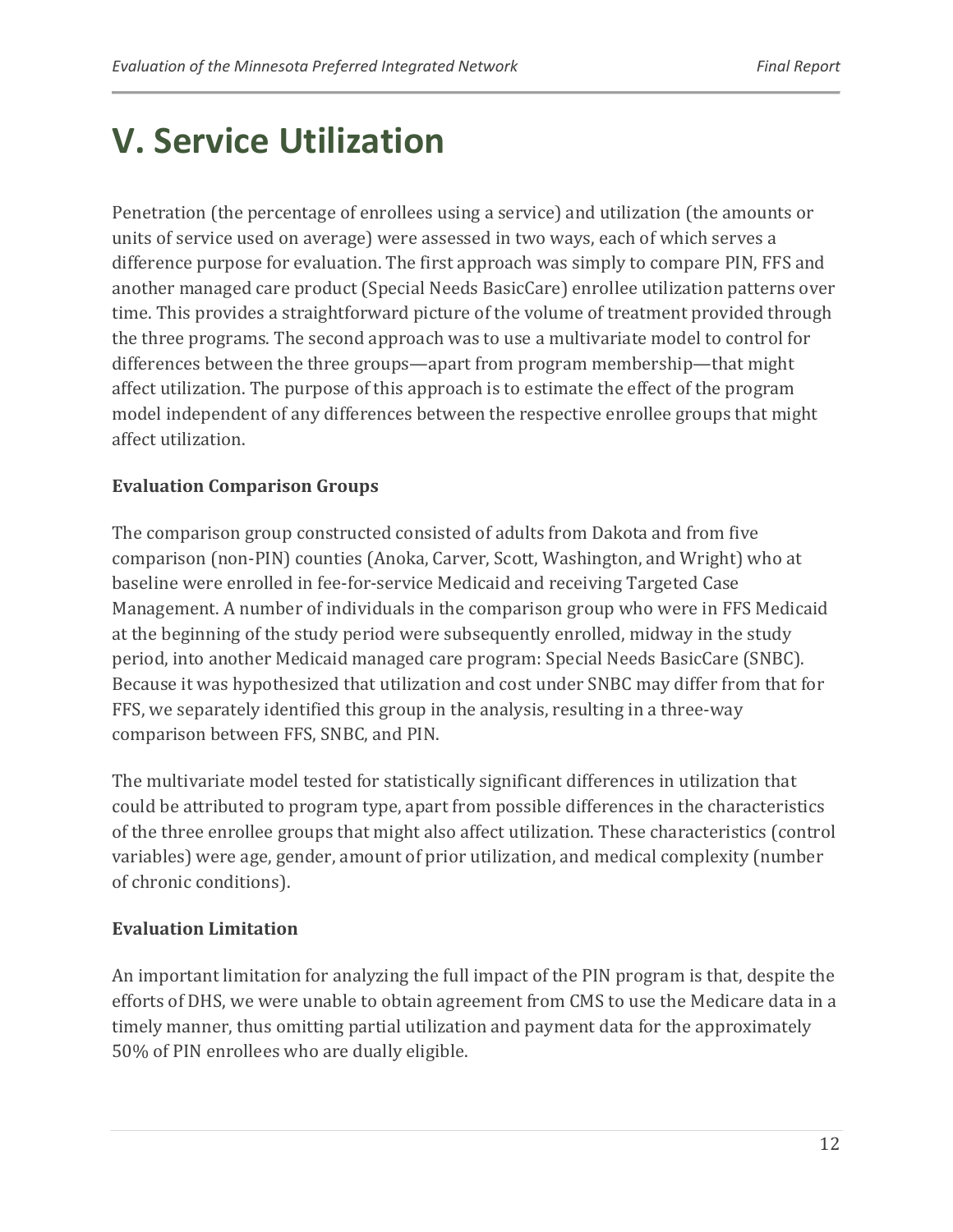### <span id="page-14-0"></span>**Findings: Penetration, Utilization, and Expenditures**

The following tables show trends in penetration and utilization of specified categories of services: general practitioner, all MDs (general practitioners and specialists), emergency department, inpatient, hospital clinic, and mental health/substance abuse clinic. These tables are for the Medicaid-only population as the unavailability of Medicare data prevented an accurate count of the dual-eligible population.

For routine outpatient care (GP, MD, Hospital Clinic, and MHSA clinic), PIN penetration rates and utilization rates both were generally higher than FFS, with SNBC in between. FFS was higher for Inpatient and ER. This result is consistent with expectations for the PIN program, which aims to address problems of excess morbidity and mortality by improving access to routine preventive health care and, consequently, decrease the need for more intensive crisis-related services.

|                               | ---                       |                            |                           |                            |                           |                           |                            |                           |                           |                            |
|-------------------------------|---------------------------|----------------------------|---------------------------|----------------------------|---------------------------|---------------------------|----------------------------|---------------------------|---------------------------|----------------------------|
| <b>Service</b><br><b>Type</b> | 2010                      |                            | 2011                      |                            | 20121                     |                           |                            | 2013                      |                           |                            |
|                               | <b>PIN</b><br>$N=$<br>124 | <b>FFS</b><br>$N=$<br>1211 | <b>PIN</b><br>$N=$<br>125 | <b>FFS</b><br>$N=$<br>1080 | <b>PIN</b><br>$N=$<br>157 | <b>FFS</b><br>$N=$<br>840 | <b>SNBC</b><br>$N=$<br>228 | <b>PIN</b><br>$N=$<br>158 | <b>FFS</b><br>$N=$<br>575 | <b>SNBC</b><br>$N=$<br>241 |
| GP                            | 95                        | 72                         | 89                        | 69                         | 87                        | 68                        | 79                         | 89                        | 73                        | 89                         |
| All MD                        | 98                        | 84                         | 98                        | 84                         | 97                        | 84                        | 95                         | 94                        | 82                        | 95                         |
| ER                            | 44                        | 40                         | 35                        | 43                         | 36                        | 40                        | 38                         | 36                        | 39                        | 47                         |
| Inpatient                     | 18                        | 28                         | 10                        | 25                         | 17                        | 23                        | 18                         | 16                        | 26                        | 19                         |
| <b>MHSA</b><br>Clinic         | 27                        | 41                         | 35                        | 36                         | 38                        | 31                        | 24                         | 34                        | 32                        | 38                         |

<span id="page-14-1"></span>

| Table 6. | Medicaid-Only Penetration – Percentage using service type, by year |
|----------|--------------------------------------------------------------------|
|----------|--------------------------------------------------------------------|

<sup>1</sup> SNBC implemented in January 2012.

#### <span id="page-14-2"></span>**Table 7. Utilization – Number of visits per member per month, by year**

| Service               | 2010       |            | 2011       |            | 20121      |            |             | 2013       |            |             |
|-----------------------|------------|------------|------------|------------|------------|------------|-------------|------------|------------|-------------|
| Type                  | <b>PIN</b> | <b>FFS</b> | <b>PIN</b> | <b>FFS</b> | <b>PIN</b> | <b>FFS</b> | <b>SNBC</b> | <b>PIN</b> | <b>FFS</b> | <b>SNBC</b> |
| GP                    | 0.86       | 0.65       | 0.92       | 0.68       | 0.99       | 0.67       | 1.00        | 1.06       | 0.82       | 1.16        |
| All MD                | 2.42       | 2.01       | 2.29       | 2.06       | 2.75       | 1.96       | 2.65        | 2.56       | 1.97       | 2.48        |
| ER                    | 0.15       | 0.16       | 0.12       | 0.17       | 0.13       | 0.18       | 0.24        | 0.09       | 0.16       | 0.17        |
| Inpatient             | 0.03       | 0.08       | 0.02       | 0.07       | 0.03       | 0.08       | 0.06        | 0.04       | 0.07       | 0.04        |
| <b>MHSA</b><br>Clinic | 0.72       | 0.85       | 0.94       | 0.85       | 0.86       | 0.84       | 0.87        | 0.77       | 0.88       | 0.93        |

<sup>1</sup> SNBC implemented in January 2012.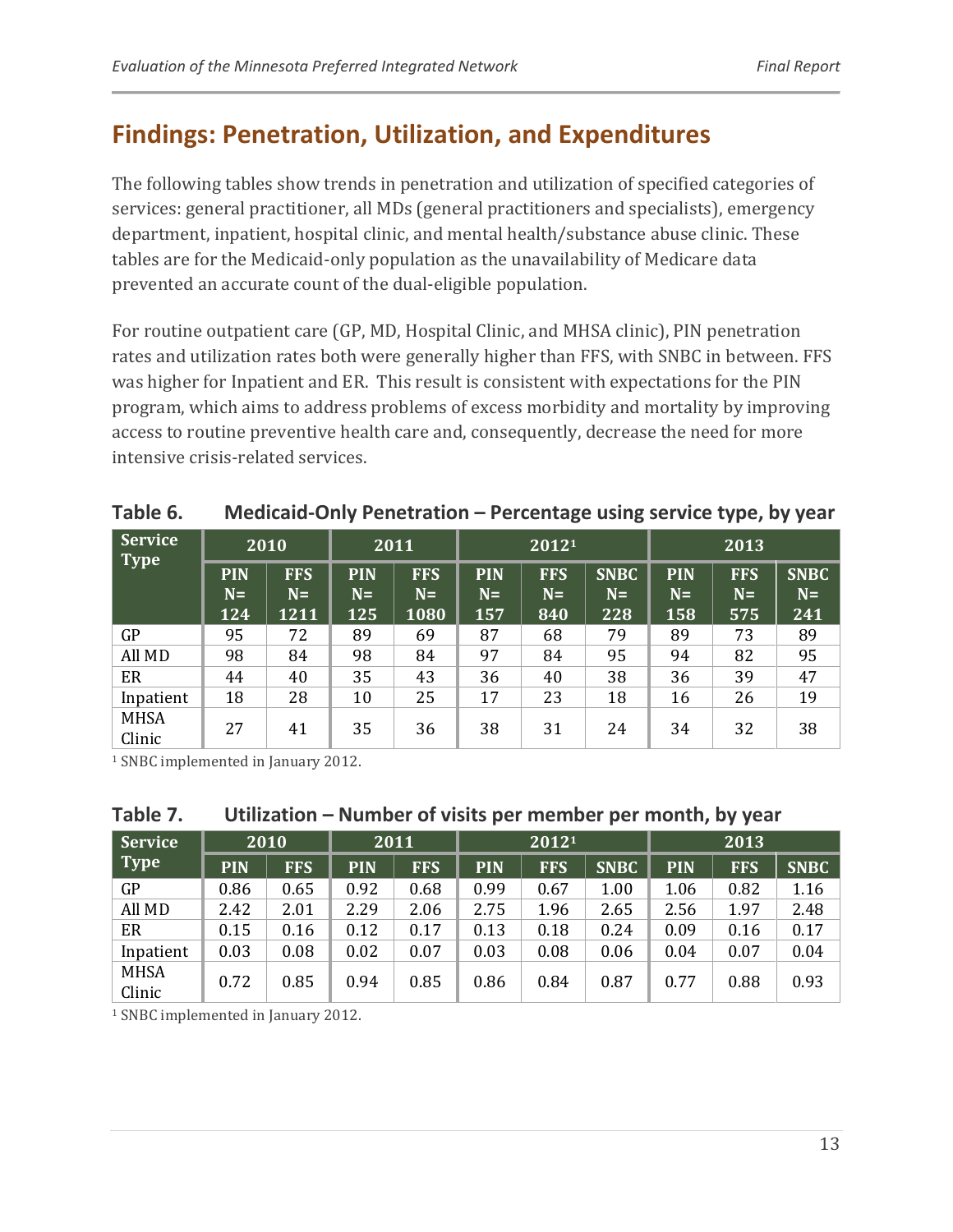### <span id="page-15-0"></span>**Findings: Effects of Program Exposure on Service Utilization**

The multivariate analysis consists of a negative binomial regression model using a "dose effect" approach, with dosage representing the amount of time an individual was in each of the three conditions (PIN, FFS, and SNBC).<sup>2</sup> In contrast to the descriptive data consisting of counts of service use, the multivariate findings indicate that program type— controlling for differences in group characteristics (age, gender, and number of chronic conditions) that might also influence utilization—tended to reduce both utilization of inpatient and outpatient services. As discussed above, the effect of reducing utilization of inpatient and emergency department services is consistent with the goals of the PIN program, whereas a decrease in the use of outpatient care is not one of the goals of the PIN. It is notable that the effect in reducing inpatient and emergency department use is greater than the effect in reducing outpatient care. It is not surprising, moreover, that the effect of the program would be limited given that the progressive enrollment process means that a significant number of individuals were enrolled for only a limited time—that is, they received a "reduced dose" as shown in Figure 1, indicating that nearly 40% were enrolled for 18 months or less and only a little over 25% were enrolled for the entire 4-year measurement period.



**Figure 1. Months of enrollment in the PIN: Medicaid-Only Enrollees**

 <sup>2</sup> Negative binomial regression is a technique often employed in health services research as it accommodates non-normal and zero-inflated distributions, which are characteristic of health care utilization.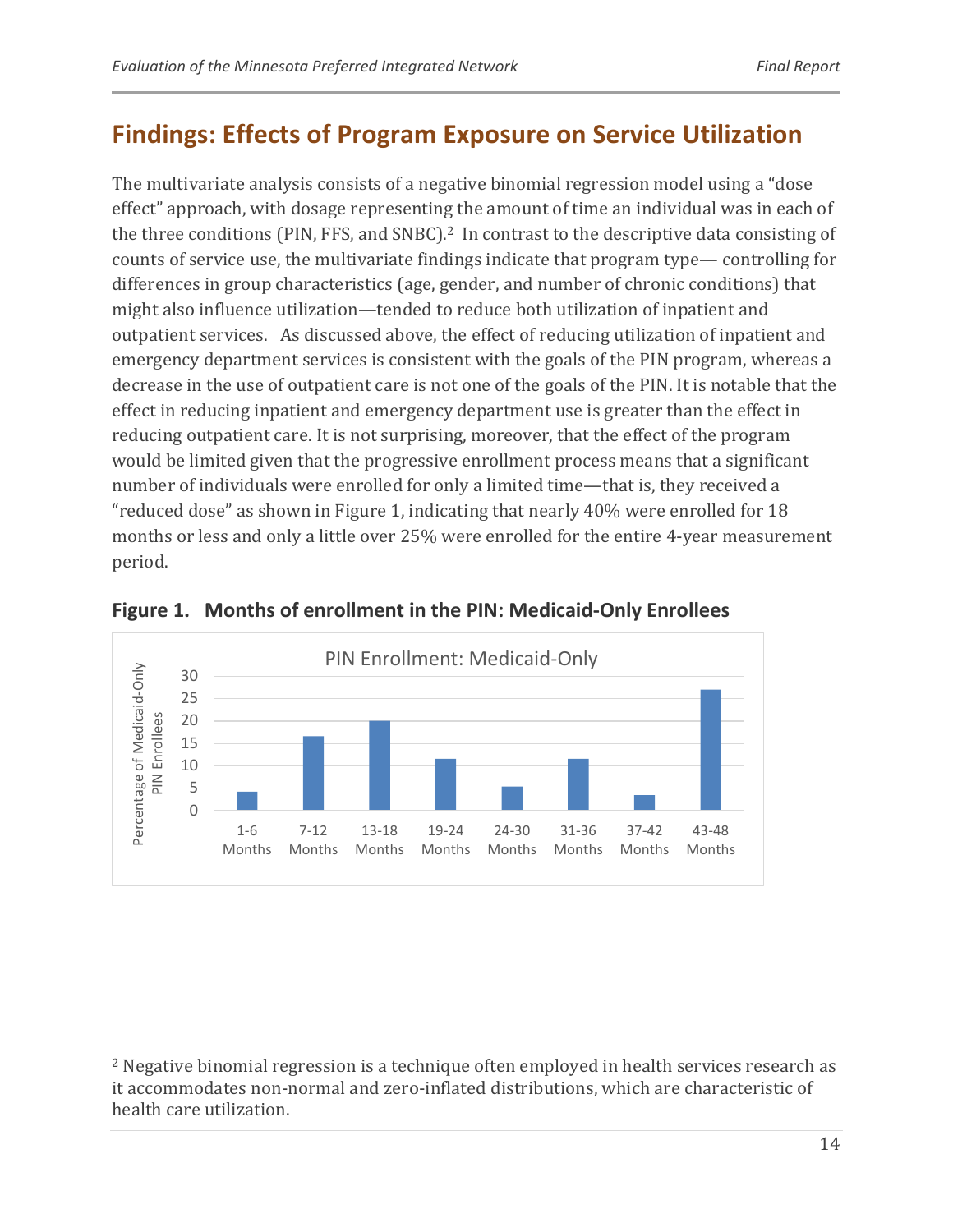# <span id="page-16-0"></span>**Case Management Type: Direct vs. Telephonic Penetration and Utilization**

Tables 8 through 11 show comparisons between agencies that conducted case management telephonically versus those that used direct (in person) case management for dual-eligible and Medicaid-only PIN enrollees. The clearest differences are in the greater use of mental health/substance abuse services by direct case management for both dualeligible and Medicaid-only enrollments. Telephonic case management had higher utilization of hospital outpatient clinics for Medicaid-only enrollees, though there was little difference for the dual-eligible group. It is interesting to note, too, that utilization of ER and inpatient services was lower for PIN participants receiving telephonic navigation. This finding may be related to differences in the functional levels served by the two navigation models, with the telephonic group being higher functioning as indicated by LOCUS scores (Table 5).

<span id="page-16-1"></span>

| Table 8. Dual-eligible, percentage using service (penetration rates), by case |
|-------------------------------------------------------------------------------|
| management type                                                               |

| Service            | 2010          |                   | 2011          |                   | 2012          |             | 2013          |                   |
|--------------------|---------------|-------------------|---------------|-------------------|---------------|-------------|---------------|-------------------|
| Type               | <b>Direct</b> | Tele <sup>1</sup> | <b>Direct</b> | Tele <sup>'</sup> | <b>Direct</b> | <b>Tele</b> | <b>Direct</b> | Tele <sup>1</sup> |
| GP                 | 95            | 92                | 85            | 88                | 66            | 69          | 71            | 69                |
| All MD             | 99            | 99                | 95            | 94                | 87            | 88          | 93            | 90                |
| ER                 | 40            | 42                | 37            | 46                | 44            | 39          | 40            | 44                |
| Inpatient          | 17            | 13                | 13            | 11                | 20            | 18          | 13            |                   |
| <b>MHSA Clinic</b> | 42            | 32                | 45            | 29                | 43            | 30          | 39            | 33                |

#### <span id="page-16-2"></span>**Table 9. Medicaid-only, percentage using service (penetration rates), by case management type**

| <b>Service</b>     | 2010          |             | 2011          |             | 2012          |             | 2013          |             |
|--------------------|---------------|-------------|---------------|-------------|---------------|-------------|---------------|-------------|
| Type               | <b>Direct</b> | <b>Tele</b> | <b>Direct</b> | <b>Tele</b> | <b>Direct</b> | <b>Tele</b> | <b>Direct</b> | <b>Tele</b> |
| GP                 | 94            | 98          | 88            | 90          | 90            | 83          | 91            | 86          |
| All MD             | 98            | 100         | 100           | 95          | 98            | 95          | 95            | 93          |
| ER                 | 45            | 43          | 39            | 28          | 42            | 25          | 38            | 33          |
| Inpatient          | 17            | 20          | 12            | 5           | 22            | 7           | 19            | 12          |
| <b>MHSA Clinic</b> | 32            | 18          | 40            | 25          | 43            | 31          | 35            | 33          |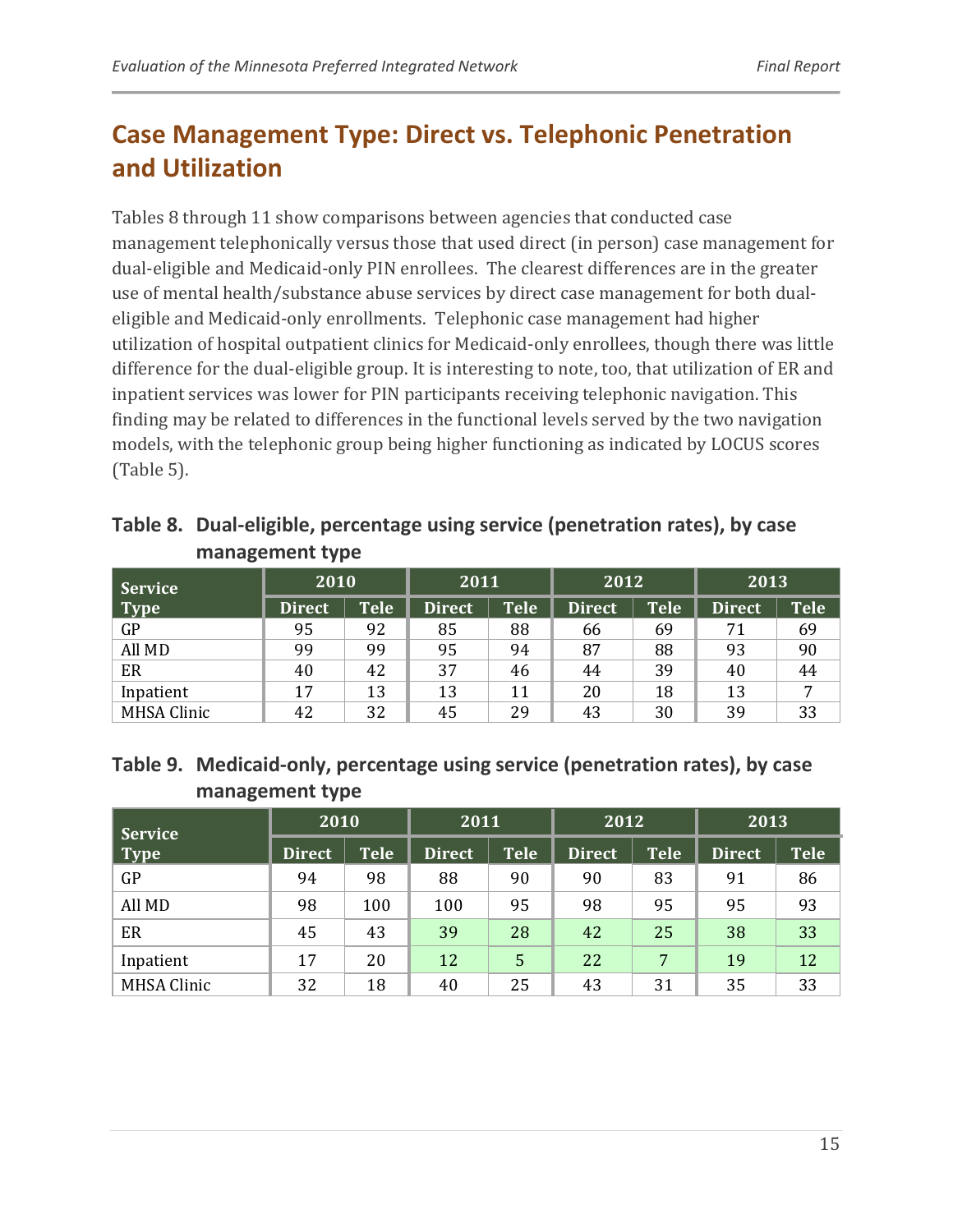| <b>Service</b>     | 2010   |             | 2011          |             | 2012   |             | 2013          |             |
|--------------------|--------|-------------|---------------|-------------|--------|-------------|---------------|-------------|
| $\vert$ Type       | Direct | <b>Tele</b> | <b>Direct</b> | <b>Tele</b> | Direct | <b>Tele</b> | <b>Direct</b> | <b>Tele</b> |
| GP                 | 0.92   | 0.82        | 0.61          | 0.54        | 0.16   | 0.19        | 0.19          | 0.15        |
| All MD             | 2.75   | 2.50        | 2.19          | 1.89        | 0.96   | 0.84        | 0.88          | 0.65        |
| ER                 | 0.10   | 0.08        | 0.11          | 0.09        | 0.13   | 0.17        | 0.15          | 0.11        |
| Inpatient          | 0.02   | 0.01        | 0.01          | 0.01        | 0.02   | 0.02        | 0.02          | 0.01        |
| <b>MHSA Clinic</b> | 1.35   | 0.61        | 1.28          | 0.45        | 1.46   | 0.61        | 1.34          | 0.60        |

### <span id="page-17-0"></span>**Table 10. Dual-eligible, mean number of visits per member per month**

#### <span id="page-17-1"></span>**Table 11. Medicaid-only, mean number of visits per member per month**

| <b>Service</b>     | 2010          |             | 2011          |             | 2012          |             | 2013          |             |
|--------------------|---------------|-------------|---------------|-------------|---------------|-------------|---------------|-------------|
| Type               | <b>Direct</b> | <b>Tele</b> | <b>Direct</b> | <b>Tele</b> | <b>Direct</b> | <b>Tele</b> | <b>Direct</b> | <b>Tele</b> |
| GP                 | 0.92          | 0.76        | 0.99          | 0.80        | 1.11          | 0.77        | 1.20          | 0.84        |
| All MD             | 2.58          | 2.09        | 2.54          | 1.79        | 3.18          | 1.99        | 3.01          | 1.84        |
| ER                 | 0.13          | 0.19        | 0.12          | 0.12        | 0.14          | 0.10        | 0.09          | 0.08        |
| Inpatient          | 0.03          | 0.02        | 0.03          | 0.00        | 0.04          | 0.01        | 0.04          | 0.02        |
| <b>MHSA Clinic</b> | 0.89          | 0.38        | 1.23          | 0.36        | 1.03          | 0.57        | 0.85          | 0.66        |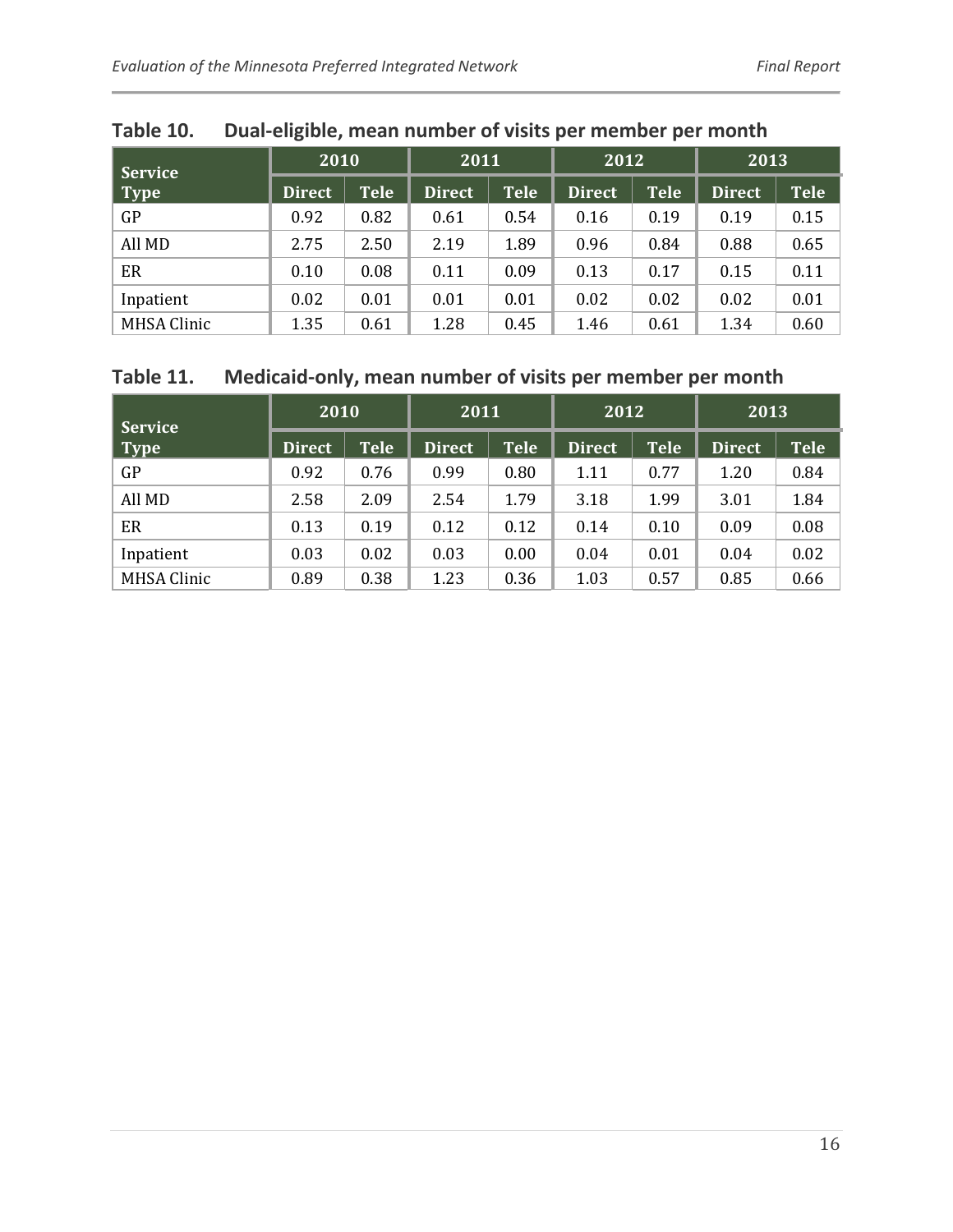# <span id="page-18-0"></span>**VI. Service Expenditures**

Expenditure patterns, taken together with patterns of utilization by category of service, are as expected and consistent with the goals of the PIN program. Per member per month (PMPM) expenditures were calculated for the combined Medicaid-only and dual-eligible population and for the Medicaid-only population and shown below in Figure 2 are the expenditures for the Medicaid only group. The trends identified in the data analysis indicate that the PIN program generally achieved its intended goals by improving access to routine outpatient care and reducing utilization of high-cost, intensive treatment. **The higher expenditures relative to the fee-for-service group is attributable to improved access to routine outpatient care and is offset by a reduction in high-cost use of emergency and inpatient services.**



**Figure 2: PMPM Expenditures by year, Medicaid-only (excluding dual-eligible)**

# <span id="page-18-1"></span>**VII. Summary and Recommendations**

The Preferred Integrated Network (PIN) is a public-private partnership with the goal of integrating health, behavioral health, wellness, and social services for persons with serious mental illness. The PIN is a *systems integration model* based on partnership and contractual agreements among DHS, Medica, Dakota County, and the contracted agencies providing Wellness Navigation services. When developed in 2009, the PIN was an ambitious and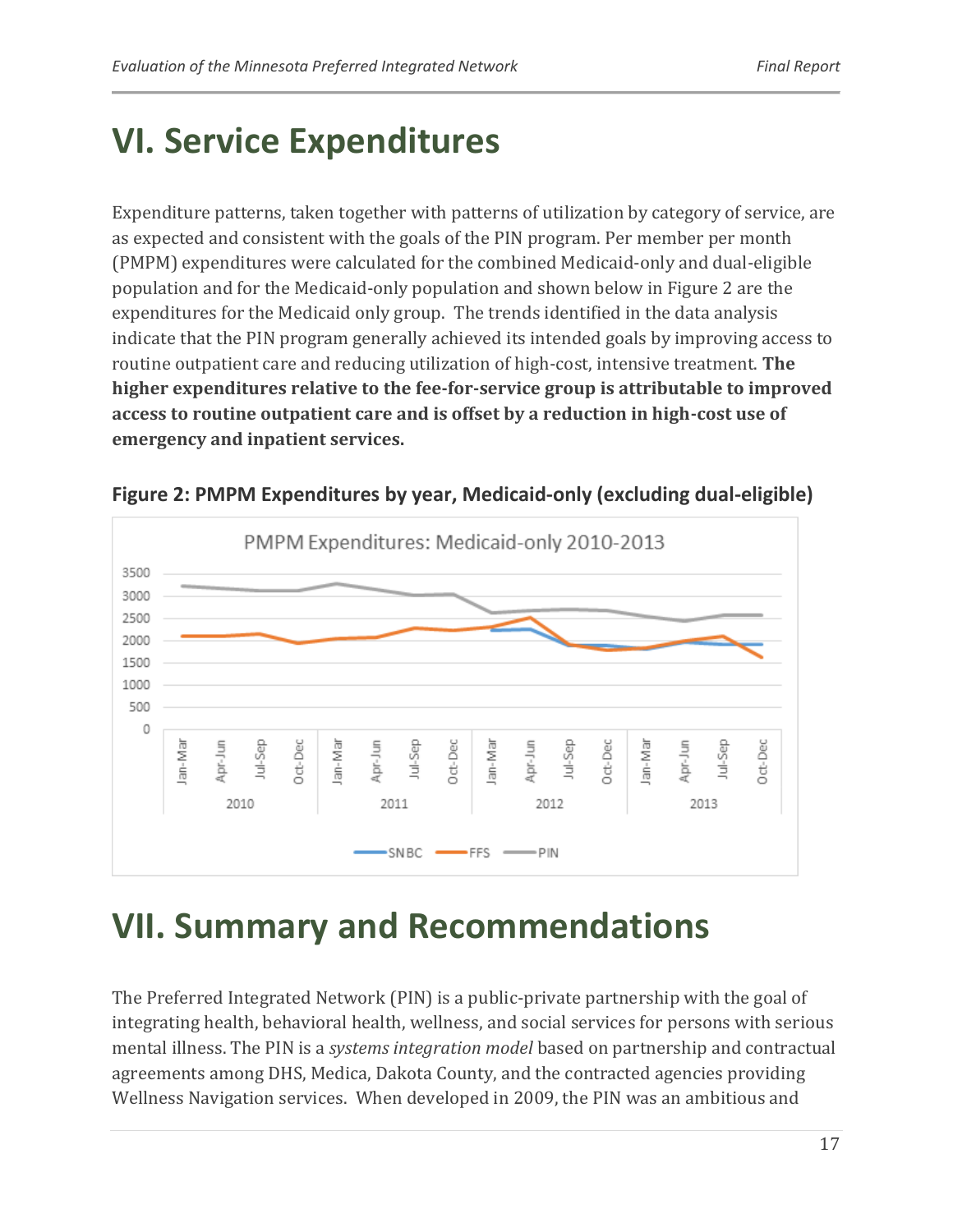innovative approach to creating a custom service network for vulnerable populations. It preceded and anticipated many developments in health care reform—notably, the provision for health care homes in the Affordable Care Act. As a result, it provides a number of important lessons for future system improvement and reform in Minnesota and throughout the nation.

The system-level infrastructure established through the PIN will support the evolution toward models that require more robust clinical integration, such as the person-centered health home (PCHH), the Minnesota Behavioral Health Home (MN BHH), and the Certified Community Behavioral Health Clinics (CCBHC).

At the core of these emerging system reform models are four principles of effective care that support service delivery redesign:

- 1) **Person-Centered Care:** Basing care on the individual's preferences, needs, and values. The individual is a collaborative participant in health care decisions and an active, informed participant in treatment.
- 2) **Population-Based Care:** Strategies for optimizing the health of an entire participant population by systematically assessing, tracking, and managing the group's health conditions and treatment response. It also entails approaches to engaging the entire target group, rather than just responding to the participants that actively seek care.
- 3) **Data-Driven Care:** Strategies for collecting, organizing, sharing, and applying objective, valid clinical data to guide treatment. Validated clinical assessment tools monitor response to treatment, and information systems such as registries track the data over time.
- 4) **Evidence-Based Care:** The best available evidence guides treatment decisions and delivery of care. Both the behavioral health agency and its health provider partner (if applicable) must deliver evidence-based services.

**MN BHH.** In Minnesota, the health home model developed and articulated to CMS places behavioral health providers as the center of the care system responsible for care coordination and population management. This role also includes enhanced service integration, monitoring primary medical care utilization, connection to social services and community supports, accountability for improved clinical and financial outcomes, and use of health information technology and registries.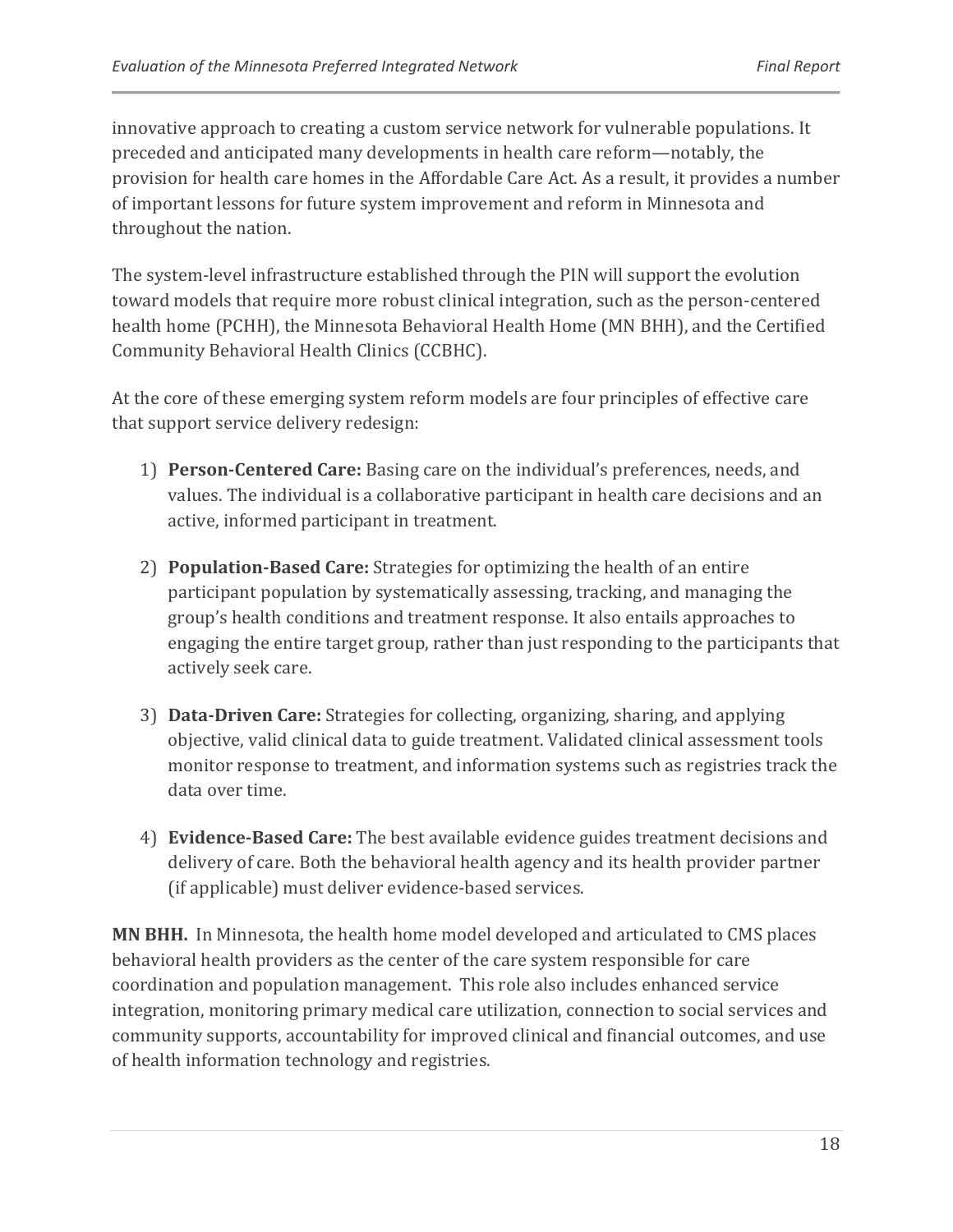**CCBHC** legislation also requires behavioral health centers to engage in partnerships with a variety of health system partners—from primary care to hospitals, VA centers, and others—reflecting the need for health care organizations to work together to demonstrate concrete health outcomes and high-value care.

### **Recommendations**

To strengthen and contemporize the PIN program to align with other Minnesota system redesign efforts, we recommend the following:

#### **Program Model Improvements**

- Align future PIN program activities with emerging national models that build on integrated team-based approaches to care, health homes, CCBHCs, certification standards required under the MN BHH, essential components of care coordination, and outcomes-based care.
- Leverage the system integration partnerships and contractual agreements that exist between the state, Medicaid managed care plan and county to support greater clinical integration within behavioral health and medical provider networks.
- Expand PIN partners to include medical providers (PCPs, clinics, hospitals) to create a cross-sector team care approach, improve care coordination and expand access to health services.
- Prioritize and formalize essential care coordination functions and determine roles and responsibilities across state, health plan, county, and community agency partners.
- Standardize Wellness Navigation protocols, including referral pathways, crosssector provider communication, and follow-up practices, to ensure greater consistency of model implementation across sites.

#### **Data Infrastructure and Movement Toward Outcome-Based Care**

A major challenge in health care reform, especially in the integration of care across multiple provider organizations, is the development of comprehensive data systems that are capable of monitoring patient outcomes, quality and costs, and driving increased efficiency and quality improvement. The State, health plans, and counties play an important